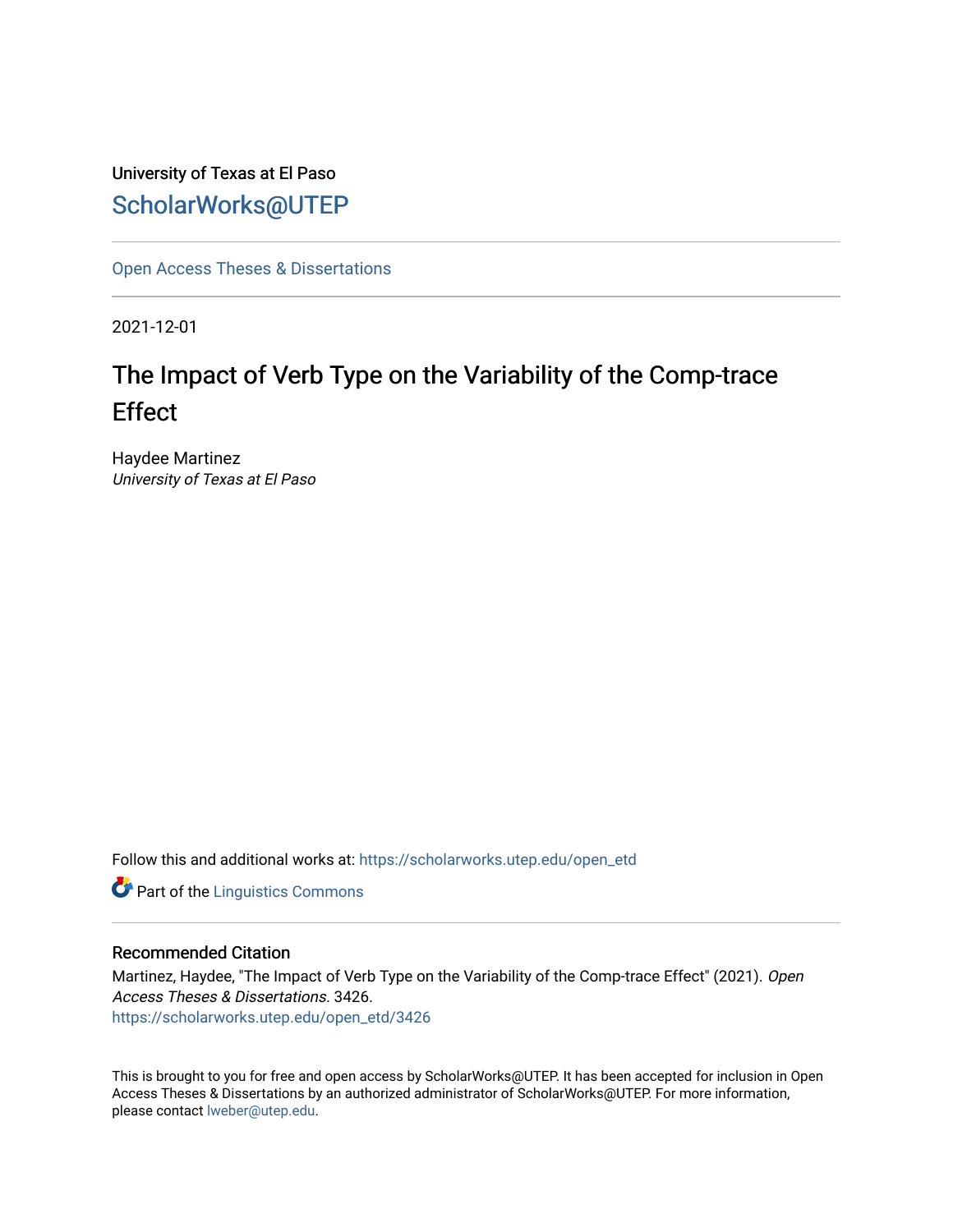# THE IMPACT OF VERB TYPE ON THE VARIABILITY OF THE COMP-TRACE EFFECT

HAYDEE MARTINEZ

Master's Program in Linguistics

APPROVED:

Sabrina Mossman, Ph.D., Chair

Nicholas Sobin, Ph.D.

Danielle Morales, Ph.D.

Stephen L. Crites, Jr., Ph.D. Dean of the Graduate School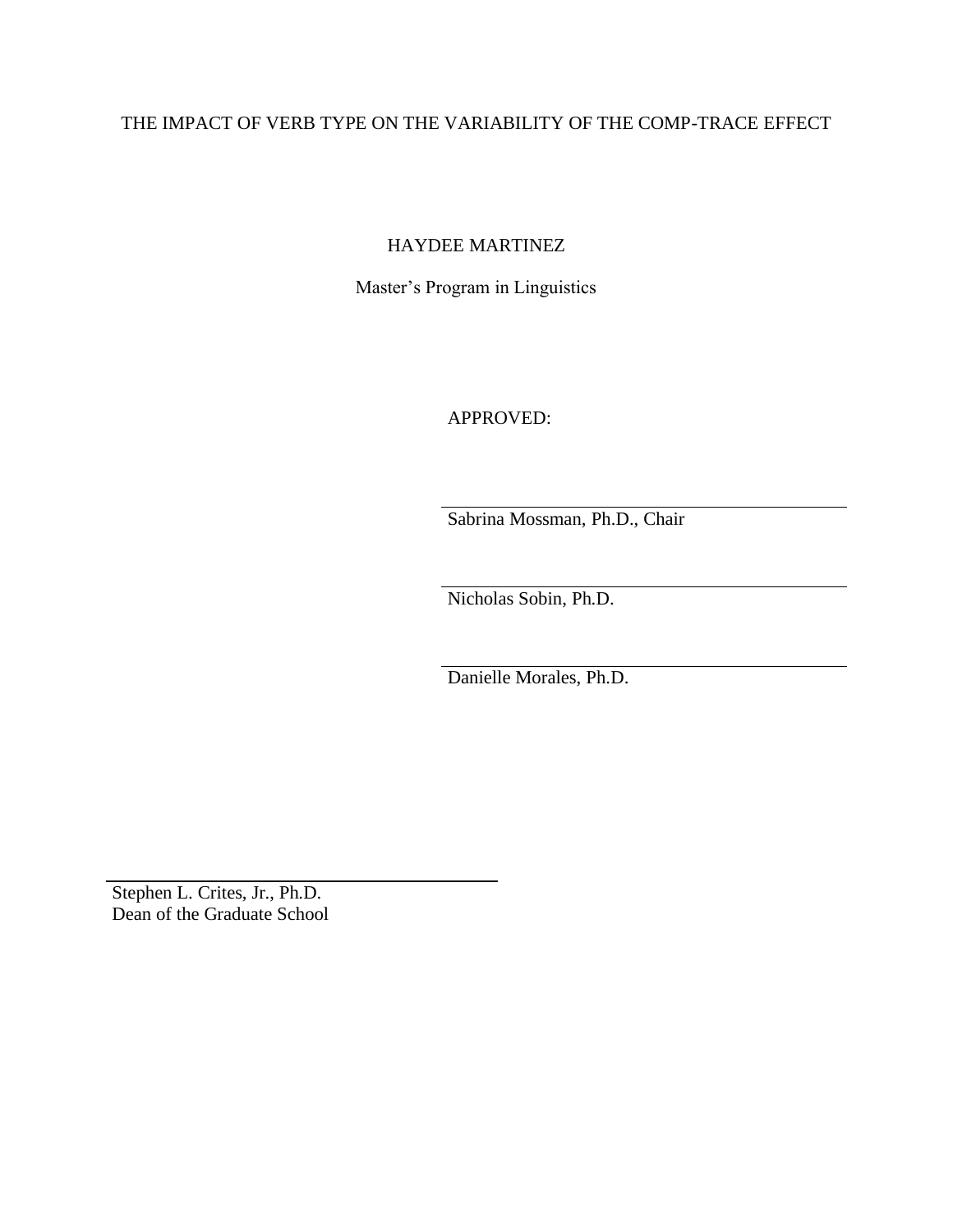Copyright ©

by

Haydee Martinez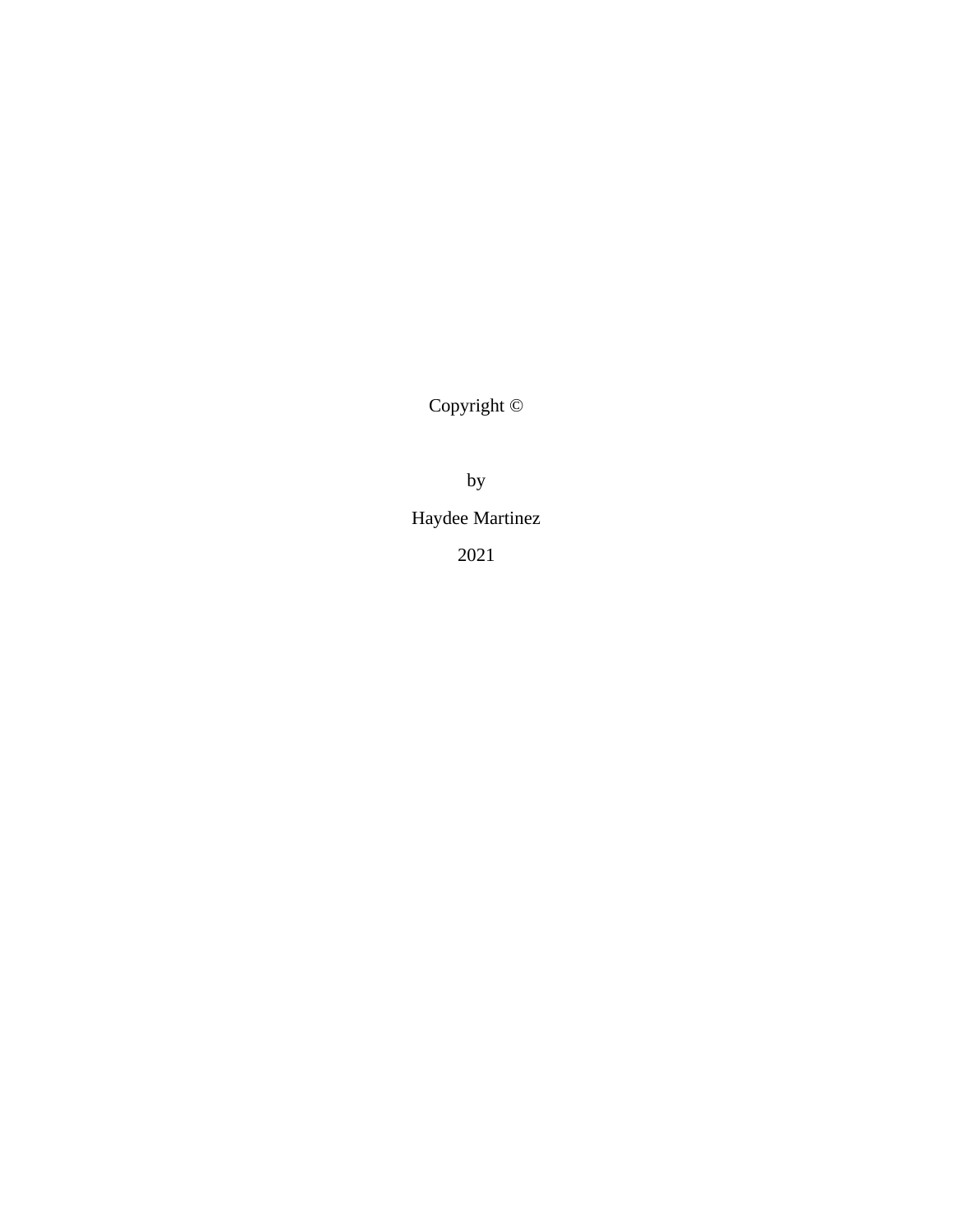# THE IMPACT OF VERB TYPE ON THE VARIABILITY OF THE COMP-TRACE EFFECT

by

# HAYDEE MARTINEZ, B.A.

# THESIS

Presented to the Faculty of the Graduate School of

The University of Texas at El Paso

in Partial Fulfillment

of the Requirements

for the Degree of

# MASTER OF ARTS

Department of Languages and Linguistics THE UNIVERSITY OF TEXAS AT EL PASO December 2021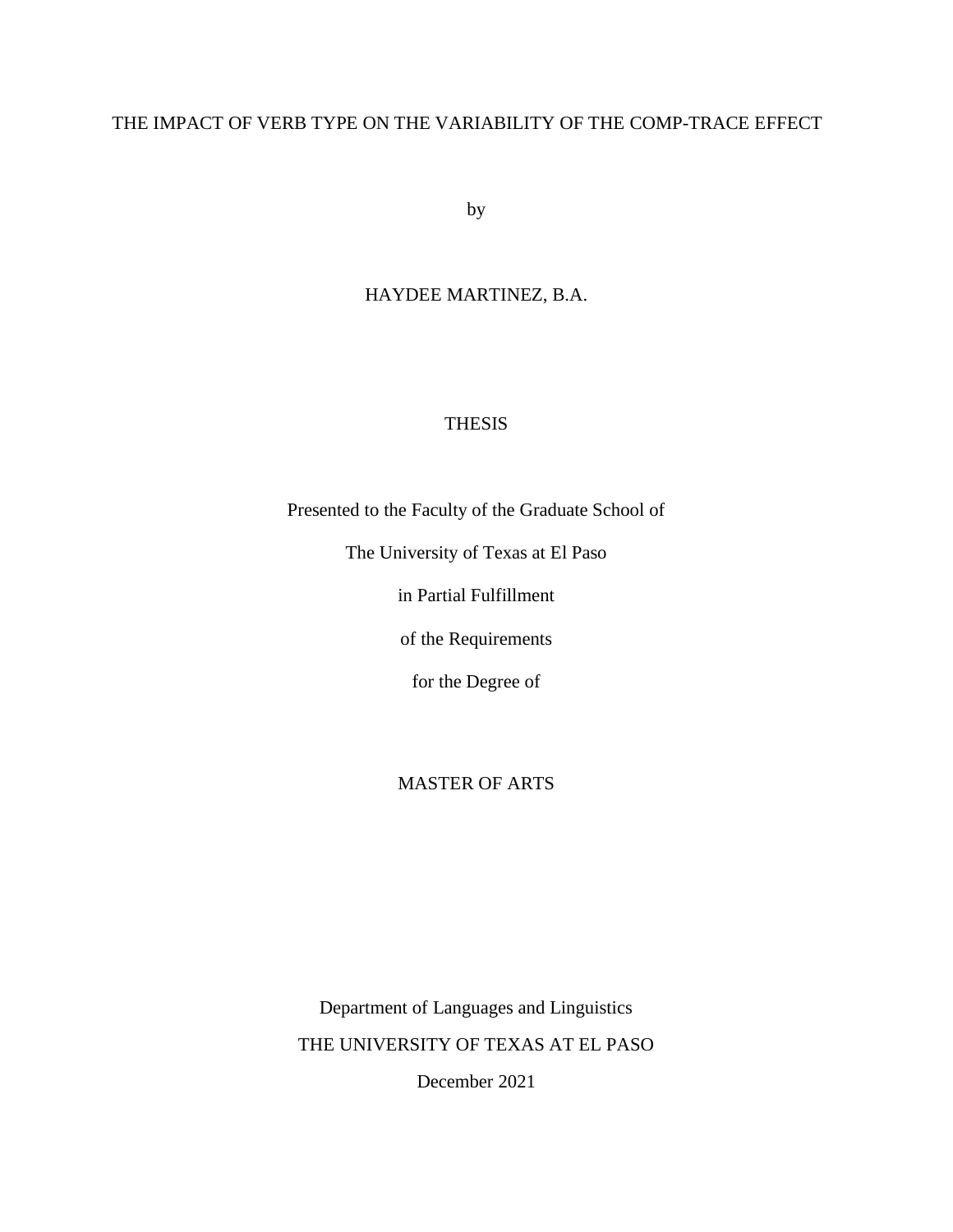#### **Abstract**

<span id="page-4-0"></span>The C-t effect has been extensively researched with regards to its variability, however, matrix verbs have not generally been taken into account. The present study investigates whether verbs *believe, doubt, know, realize, say and <i>think* differ in the strength of the C-t effect they induce exploring syntactic analyses, epistemicity and grammaticalization to possibly identify what characteristics of verbs dictate the strength of the C-t effect. Subjects (*n*=44) were asked to complete 1 of 2 Grammaticality Judgement Tasks (GJT), which asked them to rate the grammaticality of items which included matched items with *that* involving both subject extractions, constructions without extractions, and extractions with the complementizer *whether.* The results demonstrated that verbs *believe*, *say* and *think* induced a stronger effect than was observed for *know*, *realize,* and *doubt*. Thus, the data supports the idea that the verbs with the most epistemic sense, induce a stronger effect with the least variability.

Keywords: C-t effect, verbs, epistemicity, grammaticalization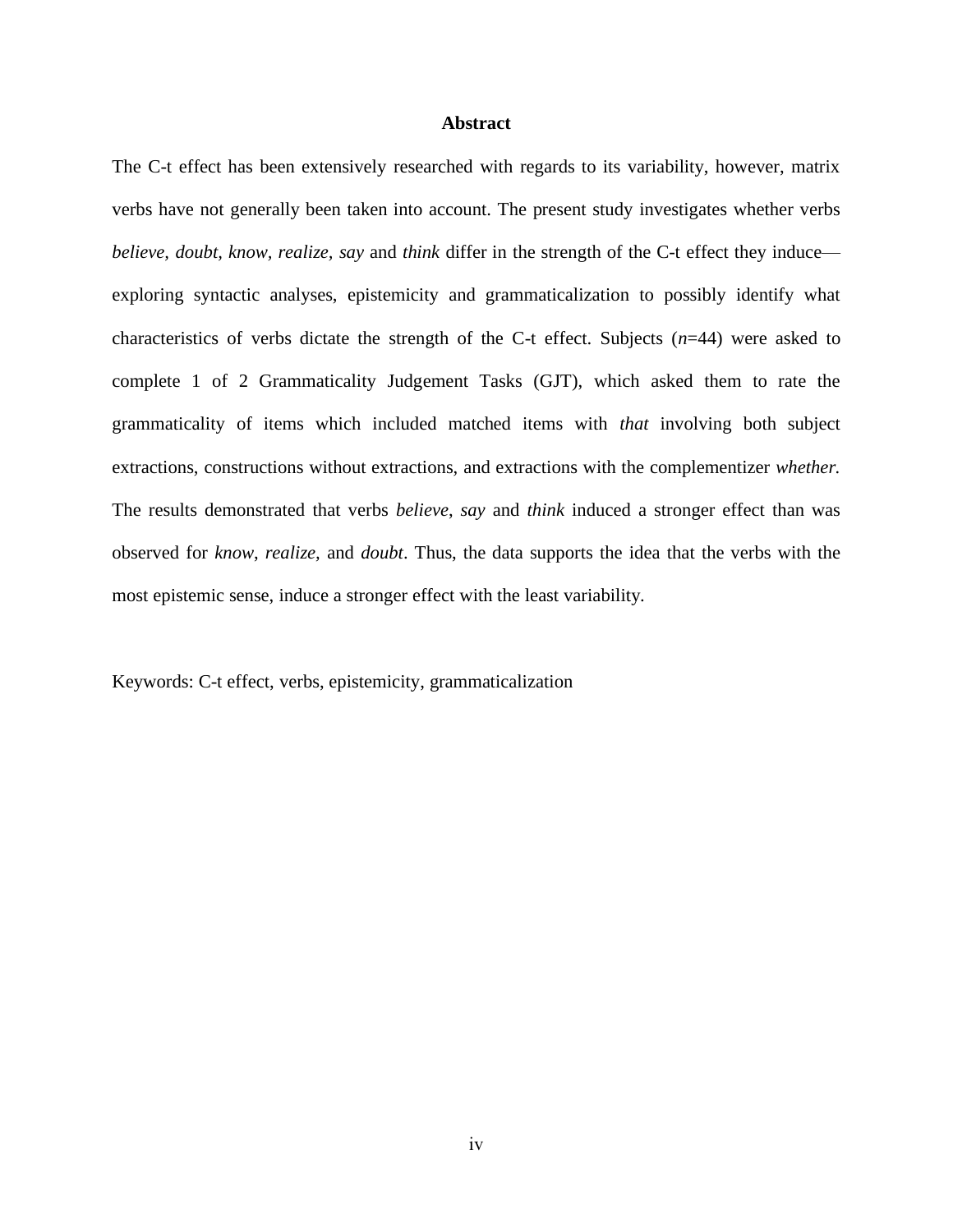#### **Acknowledgements**

<span id="page-5-0"></span>I would like to thank my advisor, Dr. Mossman—thank you for your patience and invaluable guidance throughout this process. Your confidence in my ability helped me work through moments of uncertainty. I am grateful for Dr. Morales, who took time out of her busy schedule to lend her expertise and be a part of my committee.

I would like to thank my friends and family for their help and encouragement throughout this process. Special thanks to my professors who have been instrumental in my education, especially Raquel Gonzalez and Dr. Bell— who made my experience at UTEP memorable. Dr. Bell, I am eternally grateful for your constant reassurance, optimism and support. You are the type of professor I hope everyone has. Profe, thank you for all your help, guidance and for all those times I "bugged" you in your office. Your Intro class allowed me to realize that Linguistics was the right path for me. Your kindness, knowledge, and encouragement has helped me and many others immensely. Gracias, Profe!

Dr. Sobin, without you none of this would have been possible. Thank you for allowing me to learn from you. Although I knew I had chosen the right path in Raquel's class, your Syntax class cemented my passion for the subject. Your expertise and the excitedness with which you share your knowledge has made my time at UTEP worthwhile and even made syntax seem "kinda cute". Thank you for everything.

I would also like to express my gratitude towards Dr. V. Dr. V, words cannot express how thankful I am for the guidance, support and motivation you have provided me. You have been with me every step of the way, cheering me on and I am eternally grateful for you. Finally, I would like to thank my parents. Thank you for your love, unconditional support and for the sacrifices you made which allowed me to get to this point. Thank you.

v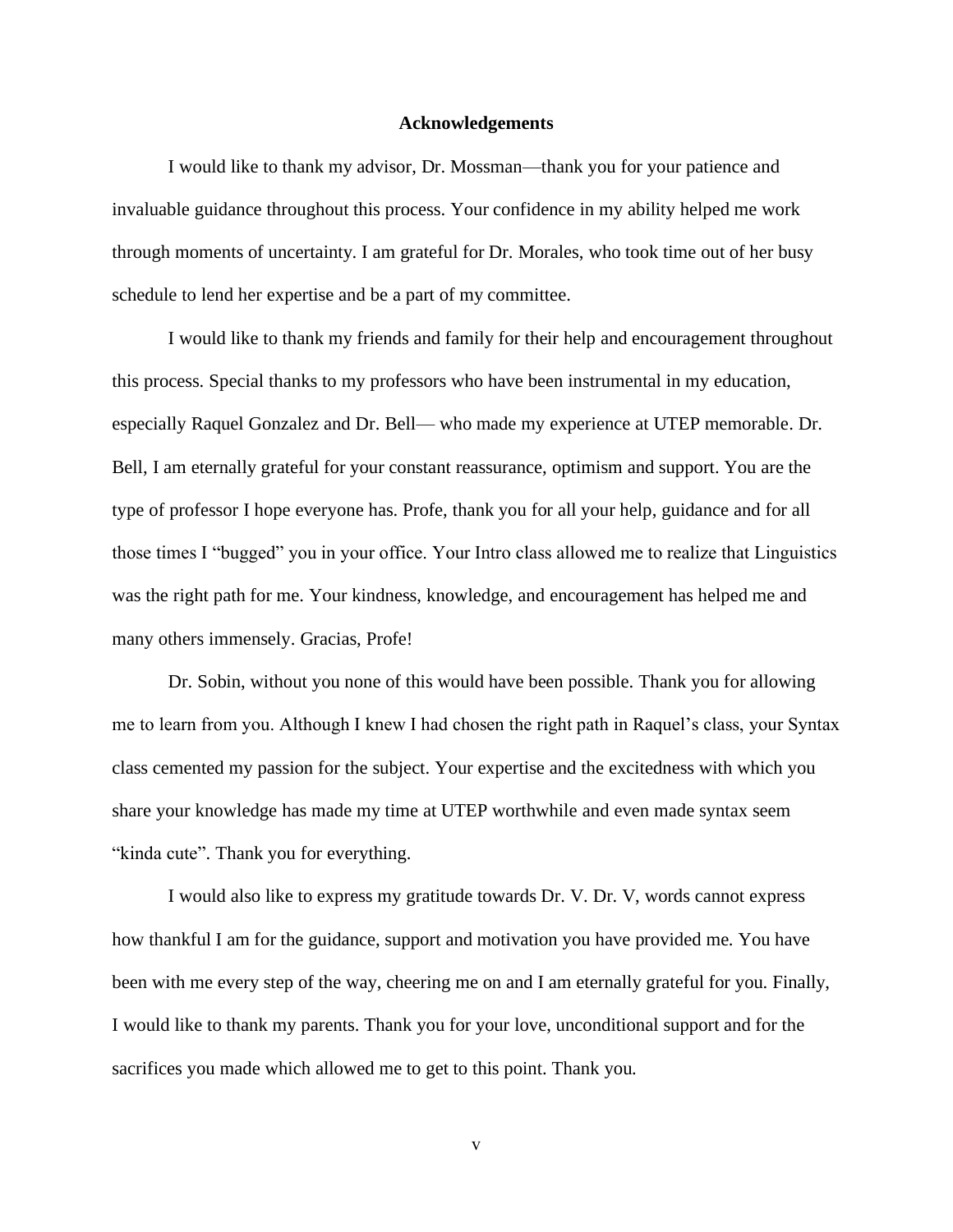<span id="page-6-0"></span>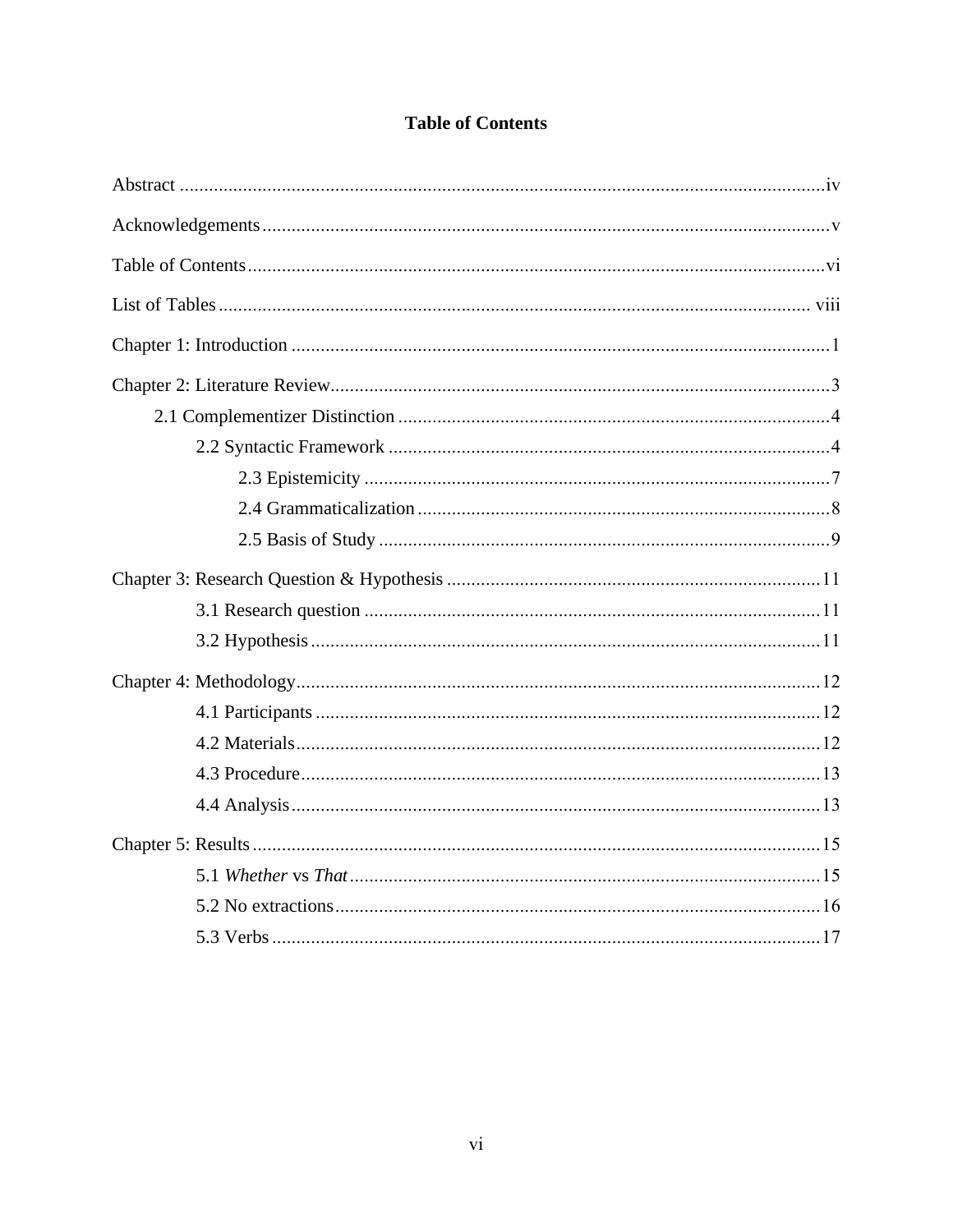| Vita 32 |  |
|---------|--|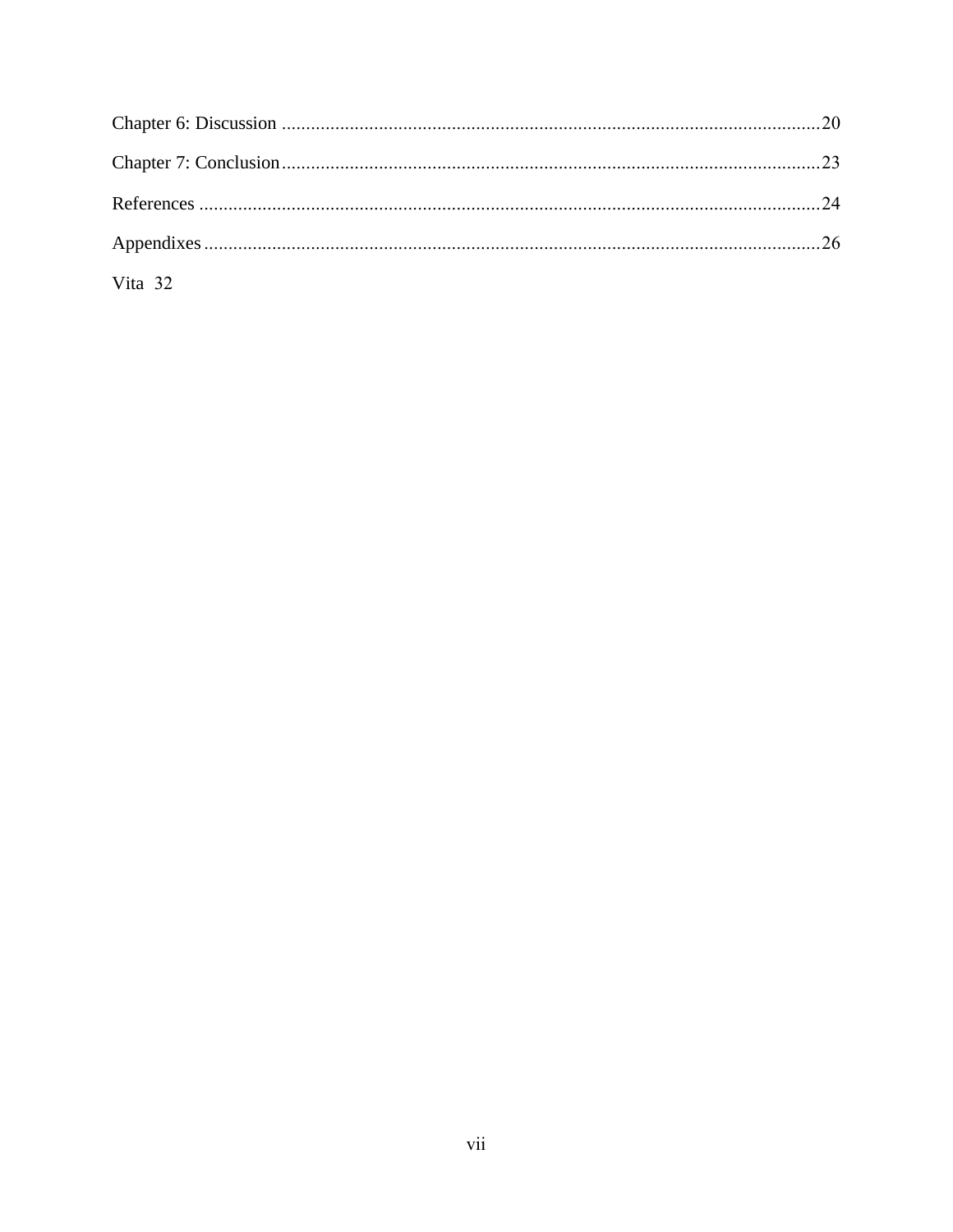# **List of Tables**

<span id="page-8-0"></span>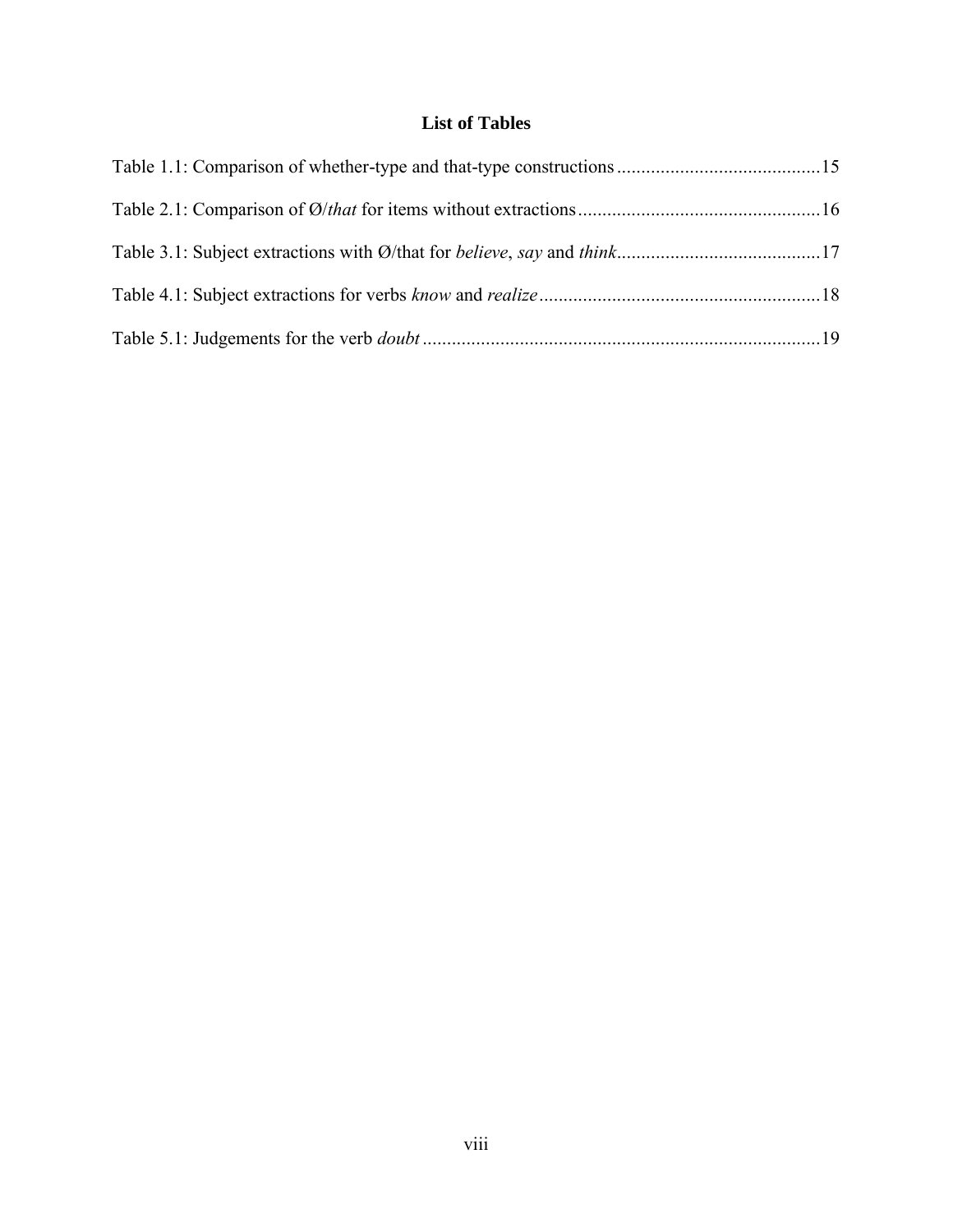#### **Chapter 1: Introduction**

<span id="page-9-0"></span>There is extensive literature on the complementizer-trace effect (Comp-trace or C-t effect): the phenomenon in which subjects cannot be extracted (or undergo long movement), over an overt complementizer unless its trace is in the context of a relative clause. Therefore, if a subject follows the complementizer *that*, it cannot be extracted. As objects are not as restricted in their movement, this effect is only present with subjects. Therefore, in the same context, objects can be extracted and still be deemed as grammatically acceptable constructions. The effect is demonstrated in the following sentences:

- (1) Who did you say saw Marcos?
- (2) % Who did you say that saw Marcos?

The effect holds when the C, *that,* is phonetically realized. Therefore, for some speakers of English, sentence (2) is not an acceptable construction.

First noted by Perlmutter (Pesetsky 2017), the C-t phenomenon has been and continues to be extensively analyzed. Chomsky and Lasnik (1977) proposed a universal language filter which attempted to explain the effect in languages that do not allow Subject-Pronoun deletion. Chomsky and Lasnik (1977) proposed that filters, which were proposed as part of the UG, would impose a notion of well-formedness on surface structures and that these surface filters would account for some properties of complementizers and the complementizer system. They also highlighted the differences between complementizers *that, whether, for*, and *if.* However, the universal nature of the surface filter they proposed has been questioned in the literature.

The research that followed Chomsky and Lasniks (1977) theoretical paper demonstrated that the C-t effect is language specific and should be dealt with as such. Maling and Zaenen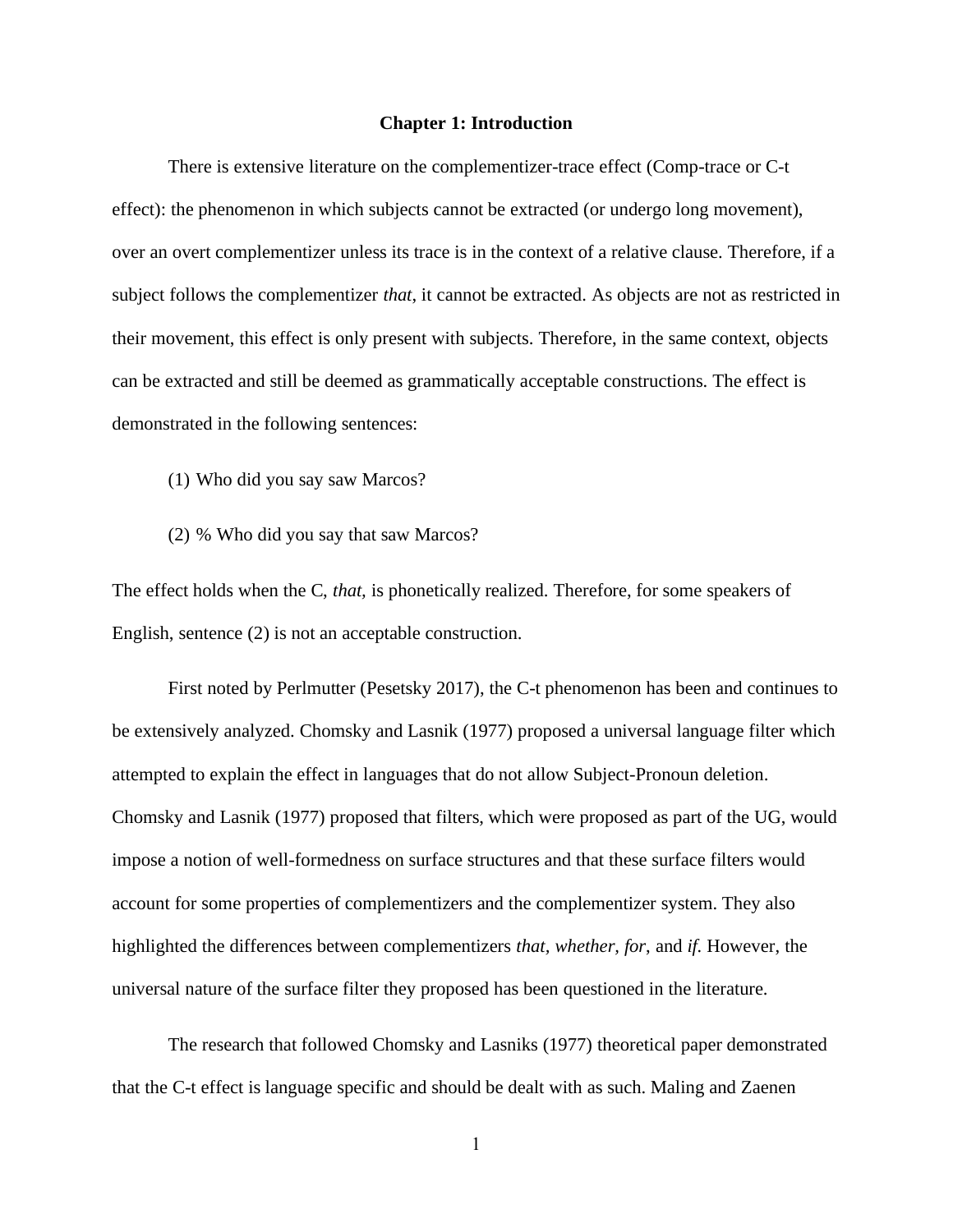(1978) looked at the role of the filter proposed by Chomsky and Lasnik in Dutch and Icelandic, focusing on whether surface filters could account for the syntax of these languages. Dutch and Icelandic have no personal pronominal subjects, but allow extraction of a subject clause headed by a C. Thus, their analysis provided evidence which successfully countered the idea that Chomsky and Lasniks filter was a language universal. After this point, the literature focused on the weakening of the effect and the variability associated with it, Sobin being one of the main researchers on this aspect.

Bresnan (1970) states that not every verb that takes a complement can occur with every complementizer in the complementizer system, concluding that the matrix verb dictates the choice of complementizer. Therefore, one element that may play an important role in the variability of the effect is the type of matrix verb—the most common verbs analyzed in relation to the effect are *say* and *think*. Kearns (2007) states that verbs *say* and *think*, the latter being an epistemic verb, are more likely to take a Ø (zero or null) complementizer—*think* having the highest rates of Ø complementizer and *say* having the second highest. This means that the complementizer is null, or not phonetically realized with these matrix verbs. Adger (2002) states that verbs such as *say*, *think* as well as *believe* and verbs such as these take a clausal complement which may be introduced by the complementizer *that*. Shim and Ihsane (2017) state that *believe, say,* and *think*, non-factives, may freely drop *that*, while dropping the complementizer results in the varied acceptability of the C-t effect in factive verbs such as *know* and *realize.* Therefore, the present study aims to (i) discover whether matrix verbs, specifically *believe, know, doubt, realize, say* and *think* differ in the strength of the C-t effect that they induce and (ii) to possibly identify what characteristics of the verbs dictate the strength of the C-t effect.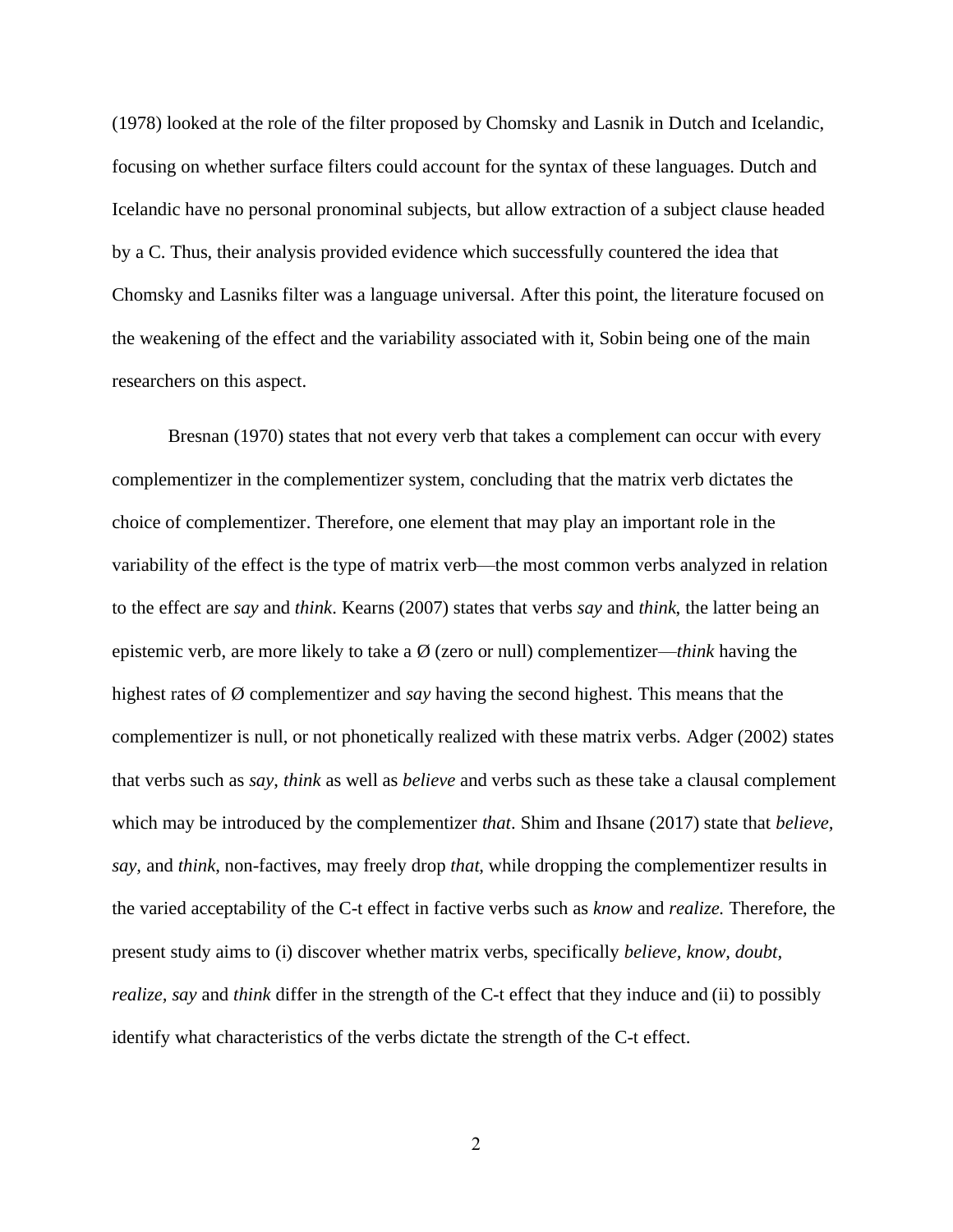#### **Chapter 2: Literature Review**

<span id="page-11-0"></span>In their theoretical paper *Filters and Control*, Chomsky and Lasnik (1977) set out to simplify the, at the time, current theory of grammar with the introduction of surface filters. In trying to present a theory that was adequately descriptive and explanatory and as minimal as possible, they proposed X-bar theory. They also proposed elements, such as Filters to be part of UG. Chomsky and Lasnik also presented surface filter (68), hereinafter referred to as the C&L filter, which states that a subject can only be extracted over a complementizer, *that*, if its trace is in the context of a relative clause. The C&L filter was proposed to be a language universal and part of the UG, but they later state in a separate filter that the C&L filter is only applicable for languages that do not allow subject- pronoun deletion.

There not only is no evidence that filters are an innate property of language, but Maling and Zaenen (1978) questioned this proposed universal. In their analysis, the C&L filter can only be universal if the following rule, which is the same as Chomsky and Lasnik's second filter concerning the C-t effect, holds.

(3) The filter (68) is valid for all languages that do not have a rule of Subject

PronounDeletion and only these.  $(= C&L(71))$  (Maling and Zaenen 1978, 476)

Their analysis of Icelandic and Dutch data, which have no personal pronominal subjects and allow extraction of subject clauses headed by the Dutch and Icelandic counterparts to *that*, illustrated a violation to the filters proposed by Chomsky and Lasnik. The sentence below from Maling and Zaenen (1978) is an acceptable construction of Modern Icelandic:

(4) Hver sagðir þú að \_\_\_ værí kominn til Reykjavíkur? Who said you that was come to Reykjavik nom. gen.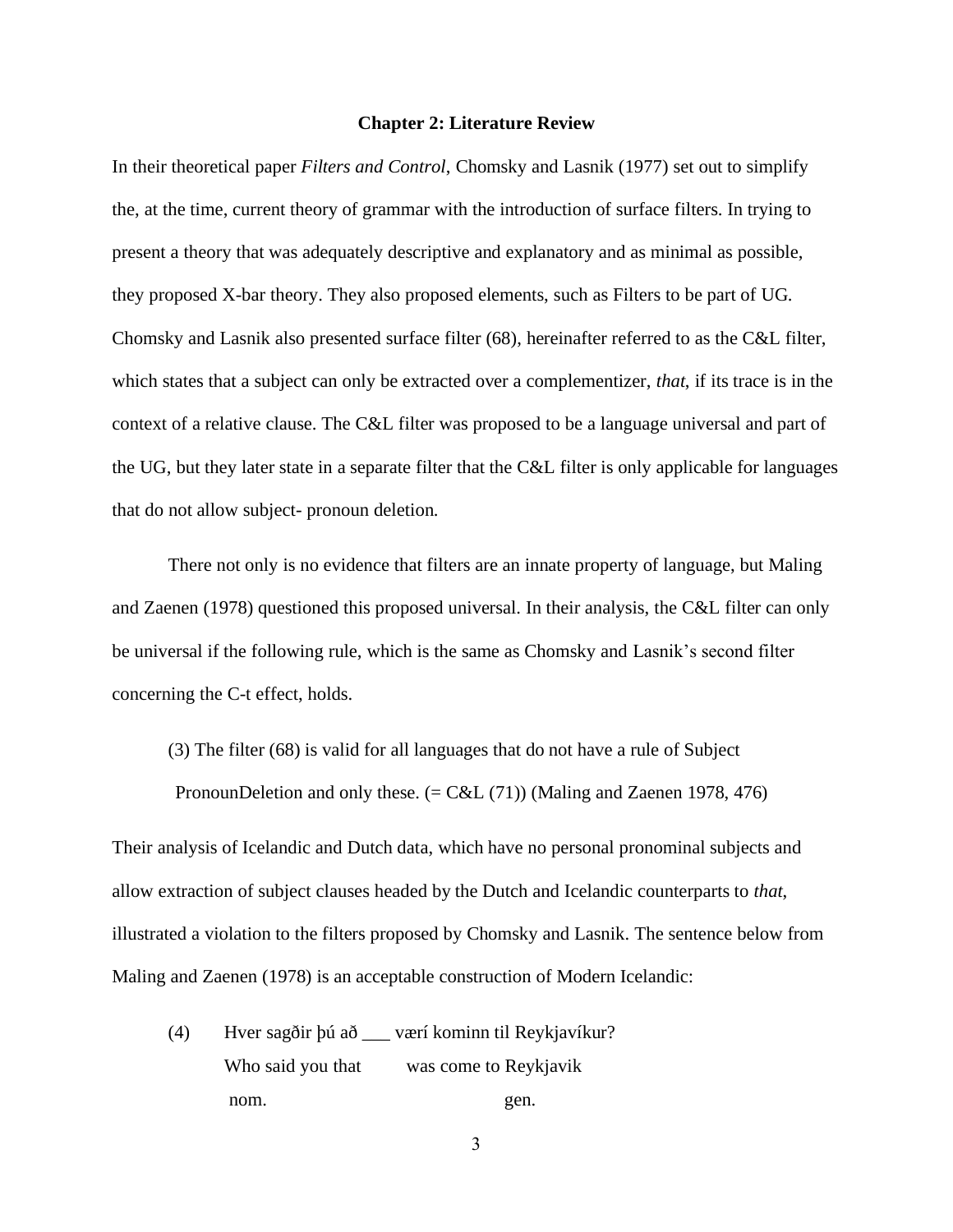'Who did you say that had come to Reykjavic?' (Maling & Zaenen 1978, 478) Dutch and Icelandic then, violate the C&L filter and are not Subject-Deletion languages, thus also offering evidence against (3), the only condition which would make the C&L filter universal. Maling and Zaenen (1978) demonstrated that the C-t phenomenon is language specific and should be treated as such. Maling and Zaenens' findings, which did not support the universality of the C&L filter but rather provided evidence that the effect is language specific, marked a shift in the literature pointing to a weakening of the effect in subsequent analyses of English. This weakening, or variability in grammaticality, has been analyzed in terms of complementizer type, licensing, case, and adverbs.

# <span id="page-12-0"></span>**2.1 Complementizer Distinction**

Chomsky and Lasnik (1977) also went on to analyze the complementizer system, drawing a distinction between complementizers *for, whether, if* and *that*. Sobin (1987) furthers this distinction. Conducting some of the earliest experiments regarding the variability of the C-t effect, Sobin (1987) focuses on the differences between complementizers *whether* and *that*. He found that acceptance of *that*-type constructions varied, while *whether*-type constructions were strongly rejected— marking a clear difference between *whether* and *that*. According to Sobin (1987) the ungrammaticality generally associated with the phenomenon across all complementizers may not be accurate as *that*-type constructions varied in acceptability, stating that these findings point to dialectal differences as complementizer distinction is relative to language variation.

#### <span id="page-12-1"></span>**2.2 Syntactic Framework**

Sobin (1987, 2002, 2009) proposes that the variability of the C-t effect is subject to dialectal and individual differences- which is why constructions where the subject is extracted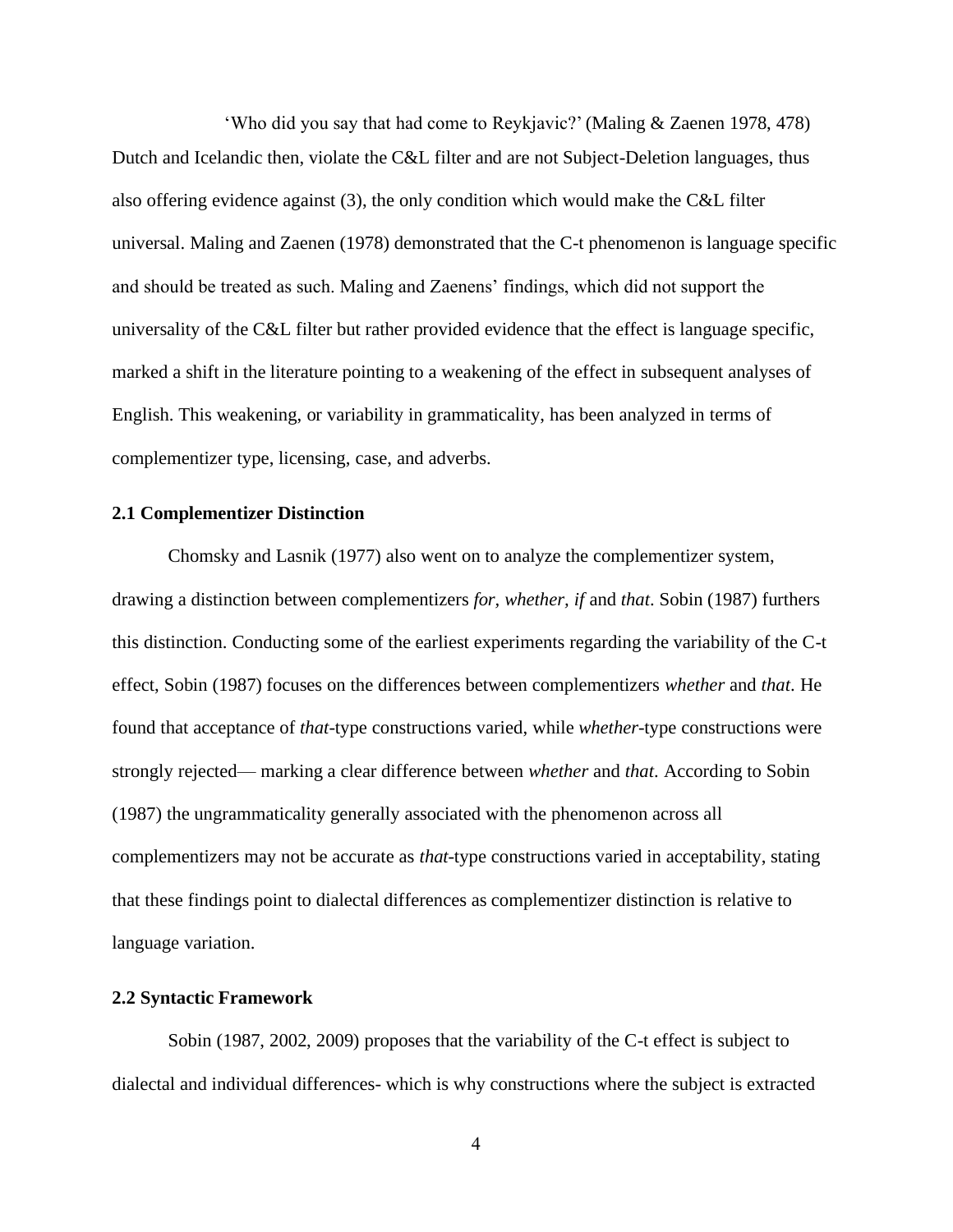over the overt instance of C are accepted by some speakers of English and not by others. The rules Sobin (1987, 2002, 2009) posits attempt to adequately explain what governs a speakers' decision on the inclusion (or omission) of the C *that*, one possibility being the adverb effect. Sobin (2002) builds on the variability found in his previous work (Sobin 1987) and focuses on the adverb effect, the idea that the inclusion of an adverb increases the acceptability of C-t constructions. His results aligned with most of the research on the effect, and that those sentences which included an adverb and demonstrated a clear C-t effect, showed that the addition of an adverb did increase the acceptability of those constructions. Although Sobin's account does not involve complexity, his results also fall in line with the "Complexity Principle". The principle states that more complex a construction is, the more likely it is to favor the instance of *that* (Tagliamonte & Smith, 2004). Sobin's analysis posits that although the C-t is still present, the inclusion of an adverb weakens the effect, resulting in an increase of acceptability for these constructions.

Sobin (2002) posits rules that would provide explanations for the acceptance of the realization of the Ø instance of the complementizer and of the phonetically realized C for some speakers of English. Differing from other analyses, mainly those from Browning and Rizzi (Sobin 2002), where an expansion of the CP layer is proposed, Sobin argues that the CP layer collapses or undergoes thinning. Under certain circumstances, Spec and head elements of CP 'fuse' and collapse into a single indexed head element. Early work on the C-t effect stated that the effect holds due to the lack of a co-indexed trace in subject position and the complementizer. Sobin's (2002) Fuse results in an indexed C and a licensed trace. One of the rules proposed, *Fuse a chain head* may trigger a collapse in SpecC if the chain head, an indexed *wh*-phrase or null operator, if the element in CP is overt. The head then bears the index of the chain keeping the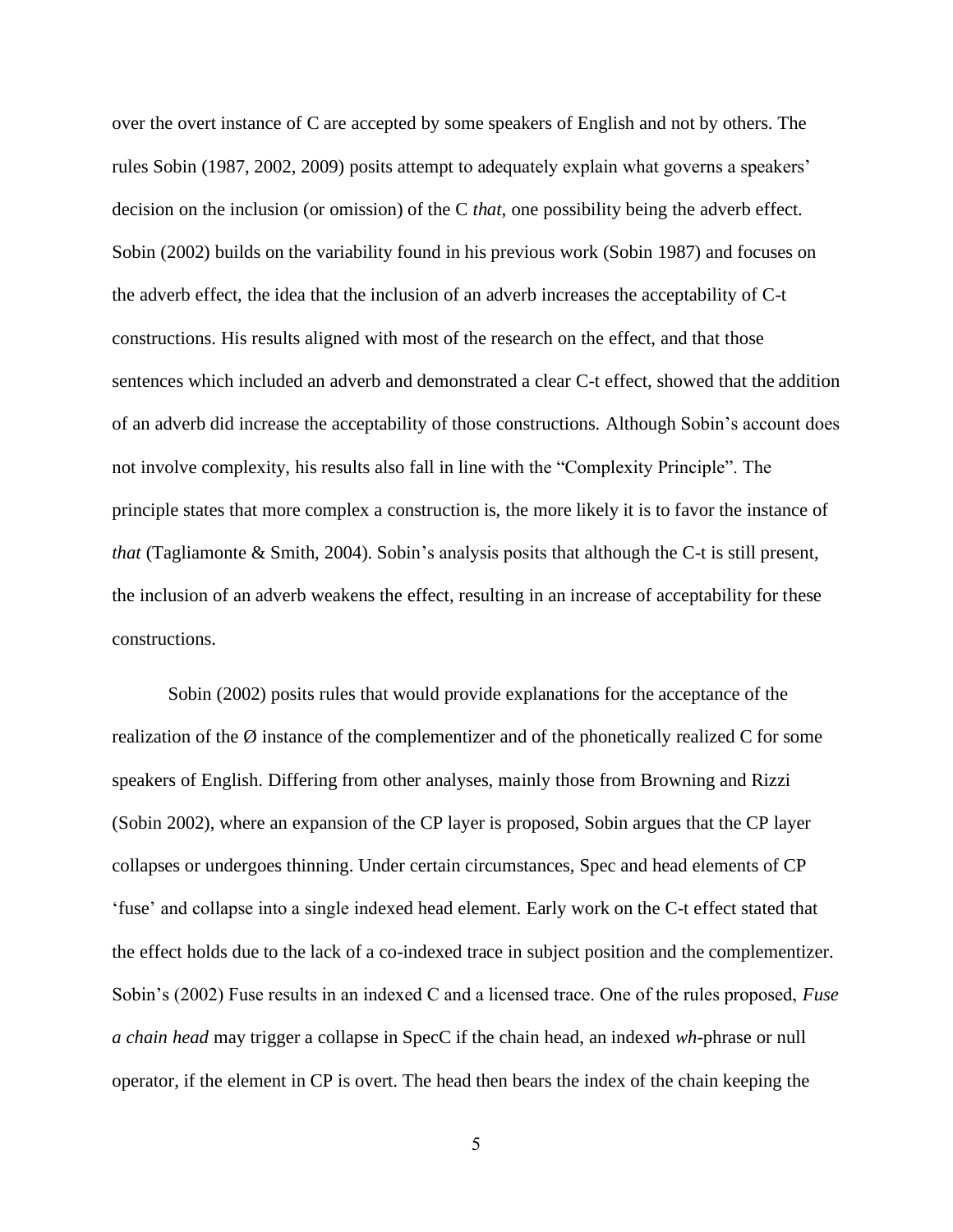form of the overt element. The other rule, *Fuse a trace (a non-chain head)* states that a collapse is triggered if the trace is in SpecC and the element in CP is not phonetically realized—resulting in a licensed trace. Together these rules account for the overt and Ø C, and although *Fuse a trace* needs the CP element to not be overt, suspending this non-phonetic condition explains the variability of the C-t.

As the literature moved away from the idea that the ungrammaticality of the effect was due to the trace not being licensed, Sobin (2009) then argues that case in English needs to be activated and that not resolving case features early results in the C-t effect. Sobin proposed that case marking may be related to movement; therefore, for all arguments case could be dormant and only activated by probing for the DP. Resolving case as early as possible allows subjects to be treated similarly to objects, which are not constrained in their movement. As only certain configurations allow early case resolution, Sobin argues that a gratuitous *wh-*feature on the complementizer either a *fwh* free pass or *Fwh* terminal, triggers its movement. A complementizer *that* would need a free pass feature which would attract the subject up so that the next feature can pick it up. Sobin then posits two rules; first, the *[f]-null-C rule* where when C is null and has the free pass feature *fwh*, this rule values and resolves the case feature of DP allowing movement out of SpecTP. The second rule posited, *The OP rule*, states that case resolved by this rule allows an operator to move to SpecCP only if C bears a terminal feature *Fwh,* and either C or OP have to be phonetically realized. Not meeting the phonetic condition results in ungrammatical constructions. However, allowing this rule to relax its terminal feature in favor of a gratuitous feature, allowing for a broader form of the rule, would account for the variability in acceptability of some C-t constructions among speakers of English. With these rules, Sobin (2002, 2009)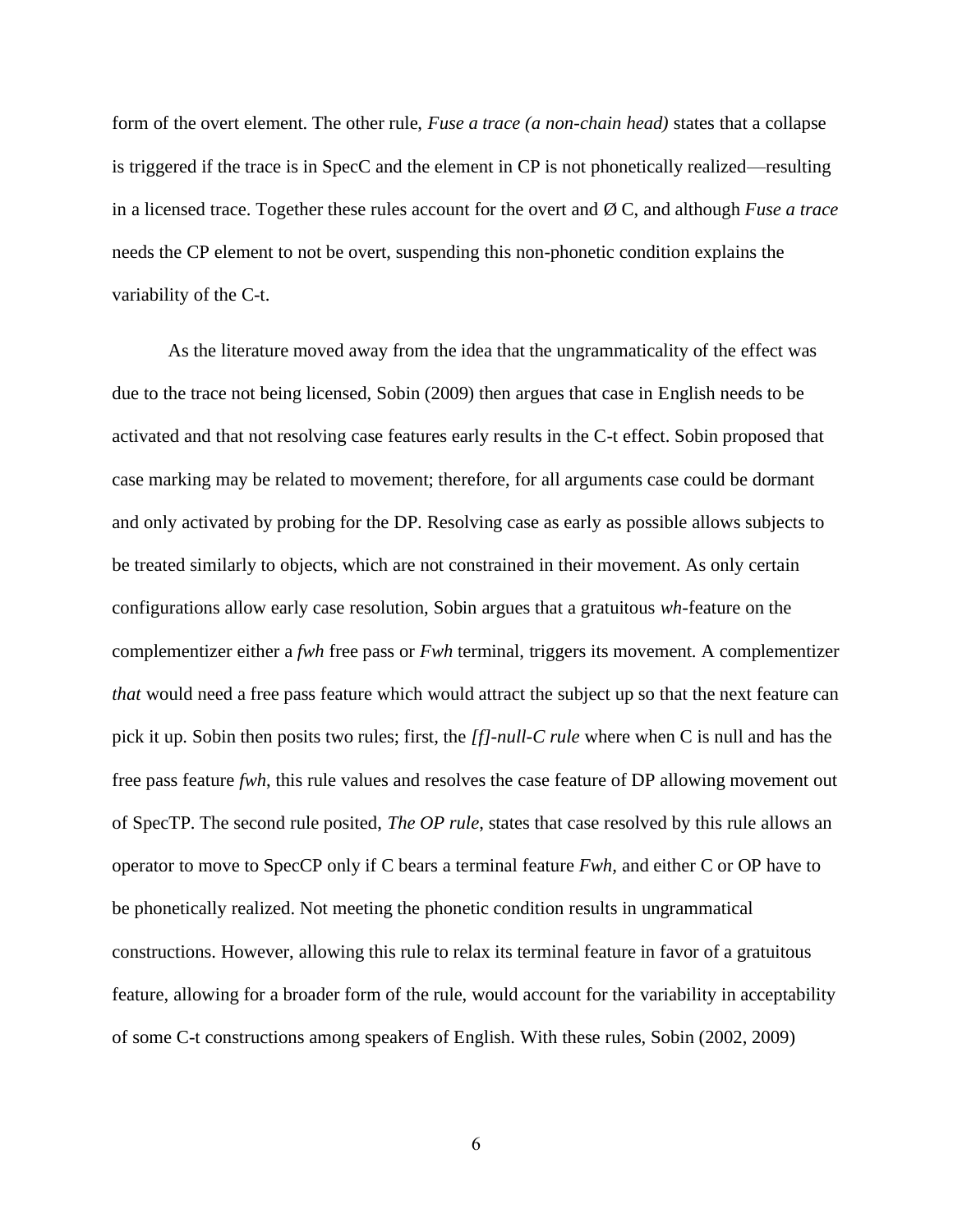seeks to explain why some speakers accept constructions demonstrating a clear C-t effect, but also when the Ø or *that* in these constructions can occur.

#### <span id="page-15-0"></span>**2.3 Epistemicity**

Early literature focused on the variability of the effect but fails to look at the effect if any that verb type may induce on the C-t effect. In addition to complementizer type, adverbs and case, the semantic characteristics of the matrix verb could possibly play a role in variability. In particular, the epistemicity of verbs and the process of grammaticalization could potentially play a role in the variability of the C-t effect. Epistemic refers to or has to do with the belief and knowledge about possibilities and the like, that a speaker has (Traugott 1989). Epistemic modality refers to knowledge or belief in a proposition (Suhadi 2011) and an epistemic phrase refers to modality that has to do with propositions rather than events (Tagliamonte & Smith 2004), which can be expressed through lexical verbs such as *believe, doubt* and *think* (Suhadi 2011). Khemlani (2021) states that mental state verbs, such as *think, realize, doubt, know,* and *believe*, are often referred to as epistemic verbs. Thus, the verbs in this study are epistemic, although the degree to which they are identified as such varies.

The verbs *say* and *think* have been extensively researched within the context of the effect. Kearns (2007) states that the epistemic type verb, *think*, tends to have the highest rates of Ø. Similarly, Tagliamonte and Smith (2004) found that  $\varnothing$  is favored when the matrix verb is epistemic. The inclusion of other elements such as modal auxiliaries or negation, reduces the chances that the verb and subject are then operating as an epistemic phrase, increasing the possibility of overt *that*. They state that *think*, specifically *I think*, and *think* in the present tense favors *Ø* at the highest rates, followed by *know* and then *say.* Larsen-Freeman and Celce-Murica (2016) state that expressions of doubt such as the verb *doubt* which is the clearest case, poses a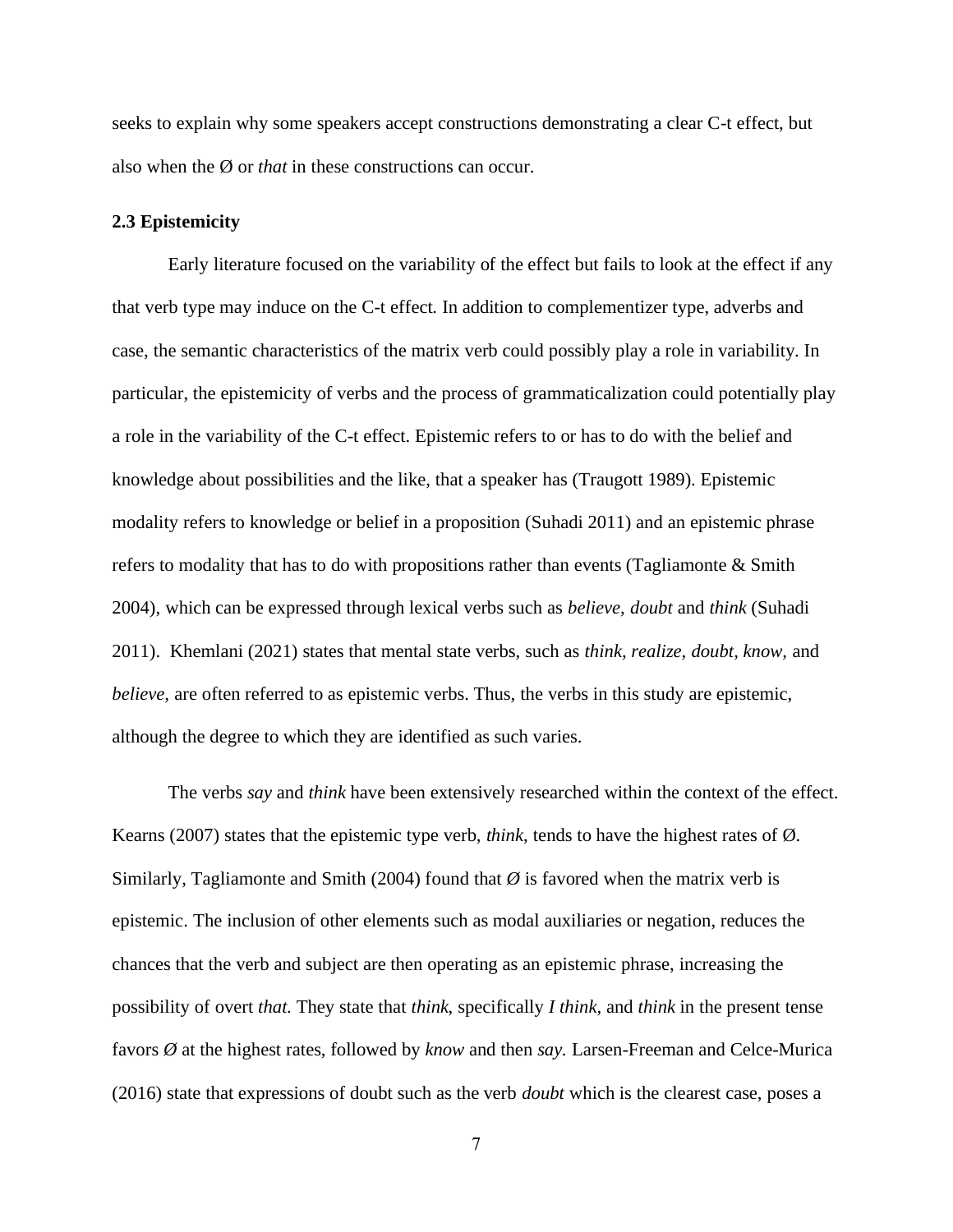clear link between *doubt* and negation. Thus, when negation is expressed with *doubt*, the clausal complement favors *that* (Iyeiri 2009)*.*

#### <span id="page-16-0"></span>**2.4 Grammaticalization**

These authors also look at the effect of grammaticalization- the process by which lexical words become more functional. They hypothesize that it is due to grammaticalization, that the verb favors *that* or Ø. According to Kearns (2007), the mental state verb *think*, along with other epistemic verbs have deviated from their original function through grammaticalization, shifting from their original lexical meanings to expressions of modality— favoring *Ø* over *that*. The data, starting from Old English, analyzed by Tagliamonte & Smith (2004) found the occurrence of *that* with epistemic parentheticals does not happen as frequently because epistemic verbs have grammaticalized away from their original function and meaning. Their historical overview of the literature states that the use of *Ø* became common by Early Middle English and that the rate of *Ø* higher in spoken data. This would support Shank's (2013) analysis that the verb *realize*, another mental state verb similar to *think*, is in the process of grammaticalization. It is through grammaticalization that there will be a decrease in the use of *that* as opposed to *Ø* from Middle to Present English. Shank found that as *realize* is relatively new, it still currently favors *that*, although their analysis of the data shows that the use of  $\varnothing$  is slowly increasing consistent with their hypothesis of grammaticalization. Shank also found that the verb *think* has stabilized in its process of grammaticalization, stating that the increase in frequency in the use of  $\emptyset$  results in a decrease in the frequency of the use *that*. Shank (2013) also states that *think* basically outlines the process that mental state verbs and epistemic parentheticals, such as *realize* will follow, eventually resulting in higher rates of *Ø*. Also undergoing grammaticalization, *doubt* has drifted from meaning an utmost state of unlikelihood to mean something more neutral, which would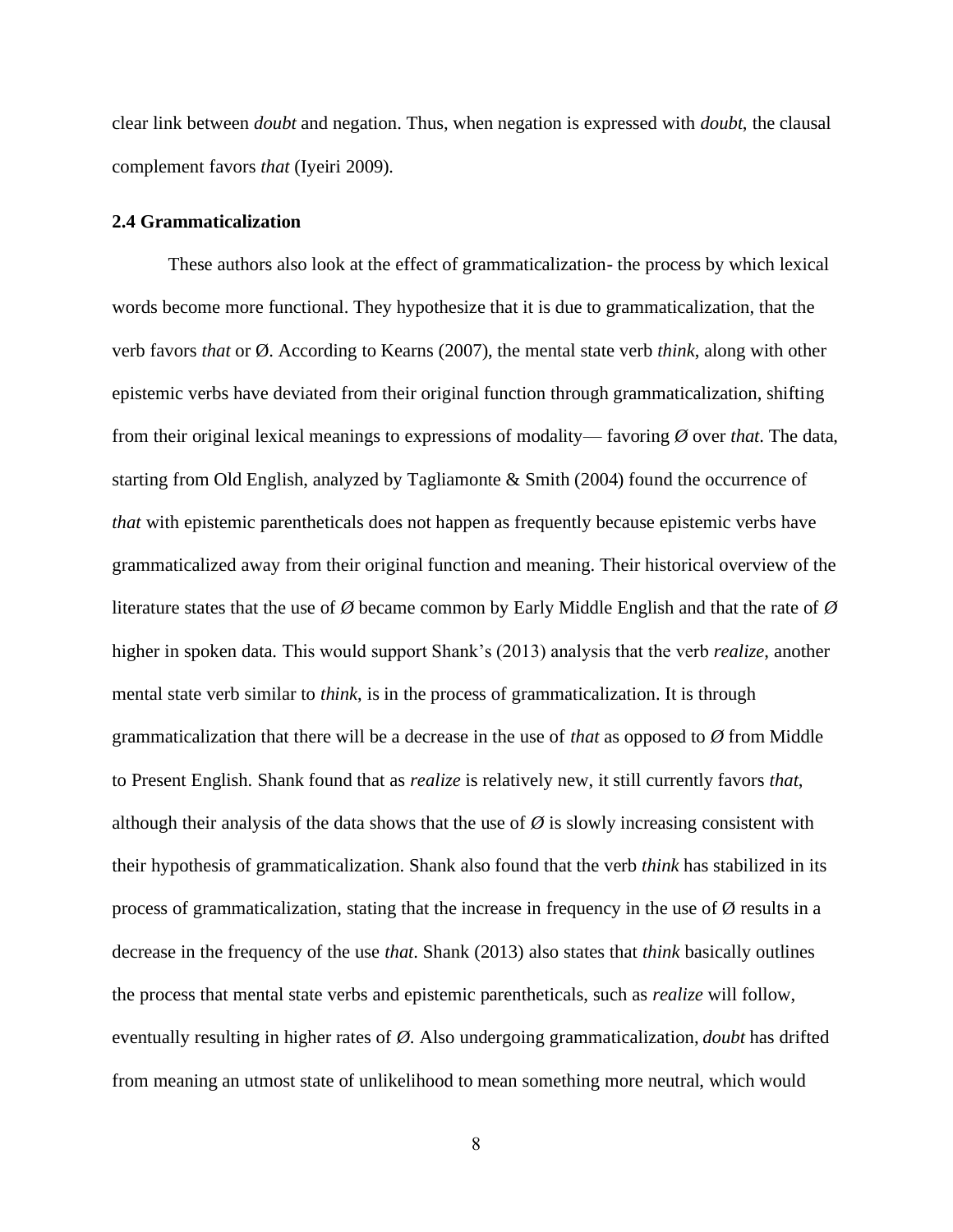help explain its occurrences with *that* instead of *whether*. However, according to Larsen-Freeman & Celce-Murica (2016) similar to *think* and *realize*, *doubt* has gradually increased in use as an epistemic, at least of doubt in its affirmative sense (pg. 161).

#### <span id="page-17-0"></span>**2.5 Basis of Study**

The literature explored has dealt with different possibilities contributing to variability and strength of the effect and the theories posited to account for these. Since Chomsky and Lasnik's (1977) proposal of filter (68), experiments such as those by Sobin (1987, 2002) as well as theories explored by Sobin (2009), have demonstrated a weakening in what was once thought to be the ungrammatical nature of the C-t effect. These have explored the adverb effect, the differences between complementizers, and the type of constructions which generate a stronger effect (i.e. topicalizations) or a weaker effect (i.e. cleft sentences). The literature fails to explore how verbs vary in the C-t effect that they induce, a gap this study aims to fill. The particular topic of interest for this study is mainly derived from Sobin (2002). In his experiment, it was deemed that a certain sentence did not display a clear C-t effect, due to the surprising results of the following sentences.

(5) a) Who did you say that saw Elvis last week.

b) Who do they think that might visit the Pope? (Sobin 2002, 541)

Sixty-four percent of participants in the GMI (good/maybe/impossible) group rated sentence a) as Good, and the Likert rating group gave it an average rating of 4.58 on a scale of 0-5. Sentence b) was given a 2.67 average rating by the likert group and only 22 percent of the GMI participants rated the sentence as Good. Although the sentences did not produce results expected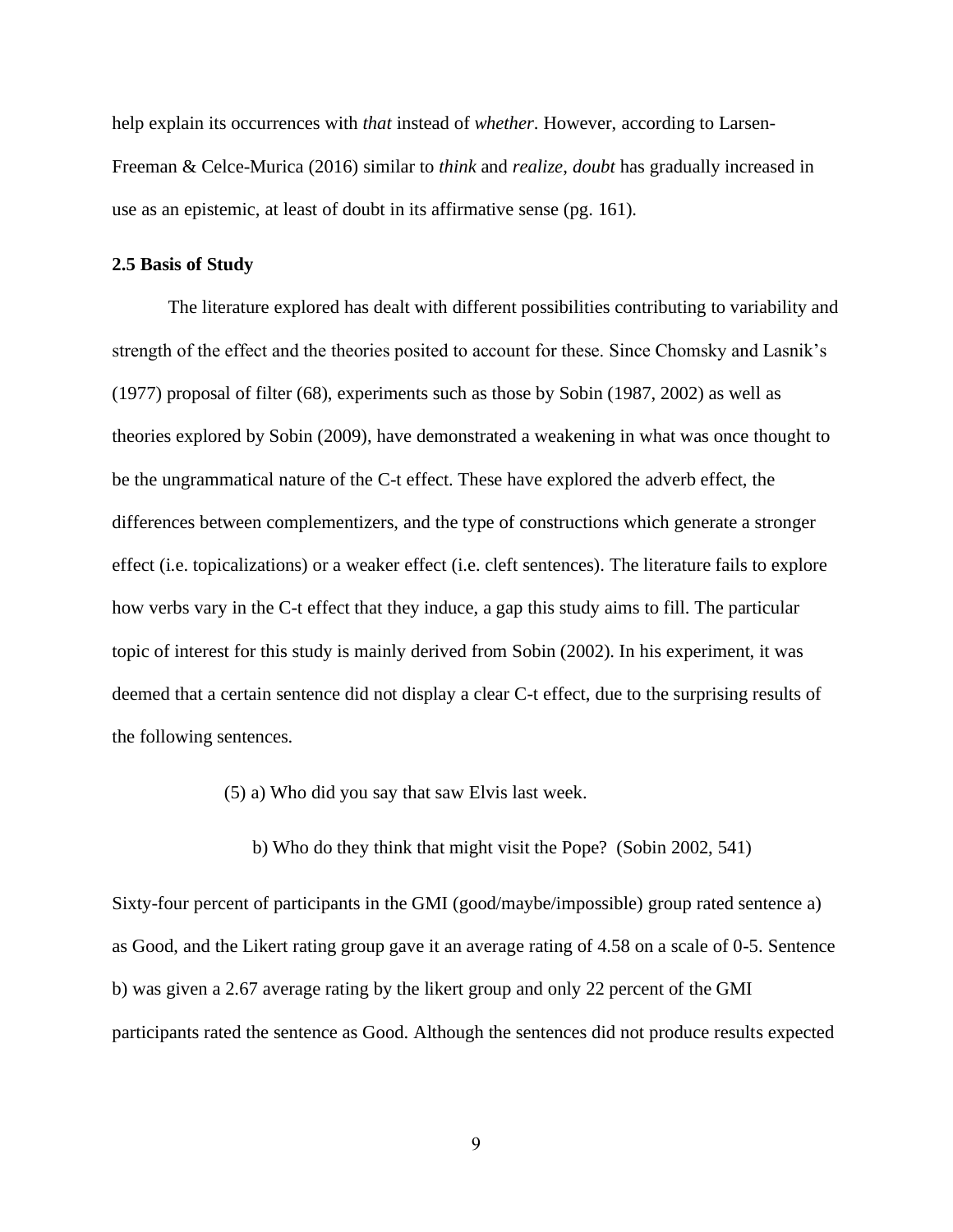of a C-t construction, the results allow one to question the effect if any, that the verbs posed in these particular constructions.

The analyses where grammaticalization has been explored have tried to provide explanations for the occurrence of *Ø* and overt *that,* but the theories explored in their research do not fully account for the variability of these occurrences with differing verbs. Knowing the aspects of verbs which influence whether they take *Ø* or *that* would then also help explain the variability that is attributed with the C-t effect for some speakers. What is it then about certain verb types that dictates whether the construction has overt *that* or not, and induces a stronger or weaker C-t effect?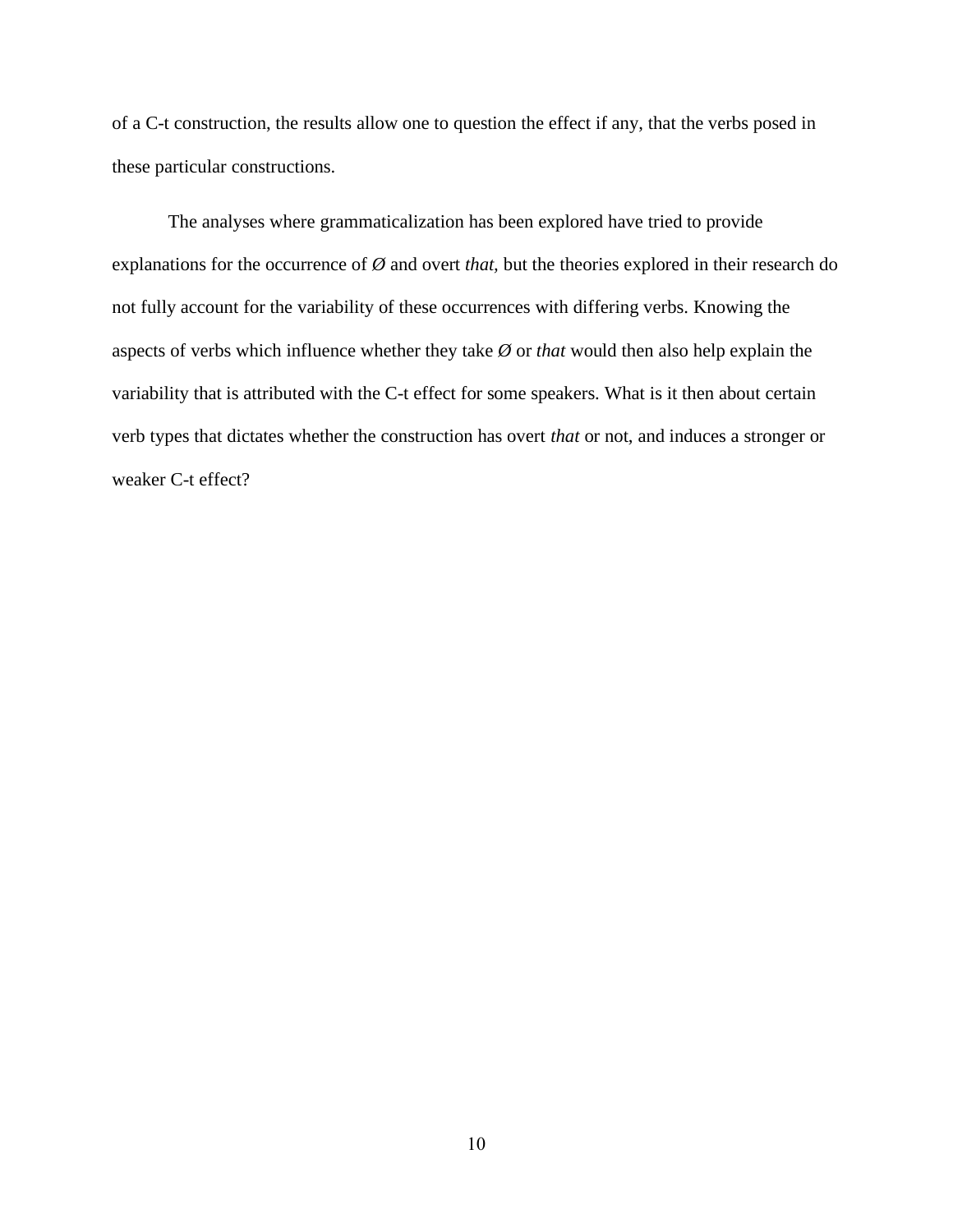#### **Chapter 3: Research Question & Hypothesis**

### <span id="page-19-1"></span><span id="page-19-0"></span>**3.1 Research question**

There is extensive literature on the complementizer-trace effect and on the variability surrounding the effect. Most of the research on its variability has focused on aspects such as adjectives increasing acceptance of that-trace constructions—there is little research on the effect that verbs have on the C-t effect. The present study aims to fill that gap. This study attempts to answer the following questions. 1) Do different verb types vary in the C-t effect they induce and 2) if so, which verb induces a stronger effect.

### <span id="page-19-2"></span>**3.2 Hypothesis**

The main hypothesis guiding this research is that there will be a difference in the effect induced by the verbs. Also, due to their epistemicity, the verb *think* will induce the strongest effect with the least variability, while *realize* will induce the weakest.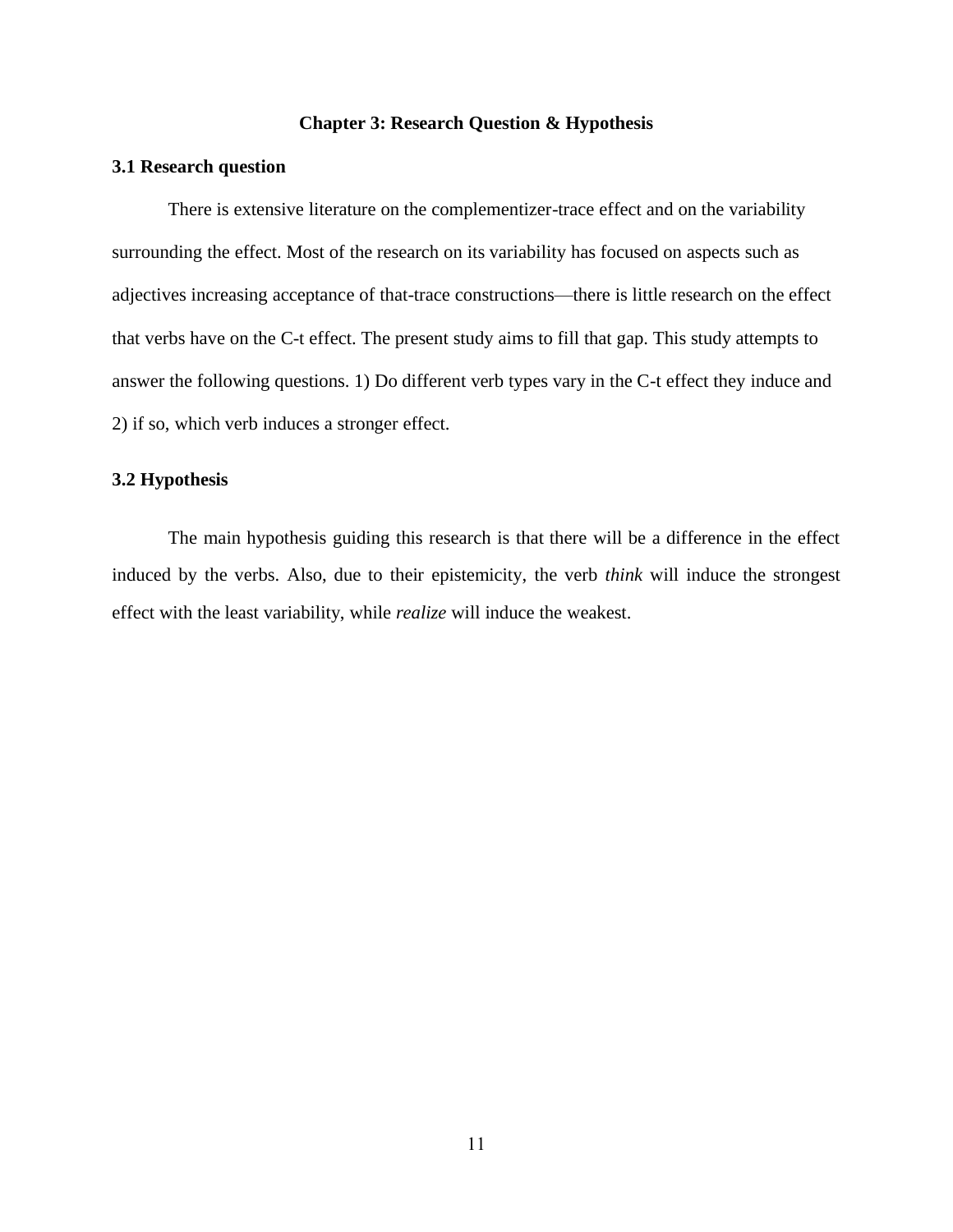#### **Chapter 4: Methodology**

#### <span id="page-20-1"></span><span id="page-20-0"></span>**4.1 Participants**

Undergraduate students at the University of Texas at El Paso were recruited via email from the Psychology and Languages and Linguistics departments. Participants include 37 females and 7 males between the ages of 18 to 40 (M= 24). Although 47 students participated, data from three had to be excluded— two participants age fell outside of the range detailed above and one did not complete the tasks (*n*=44).

Participants self-reported to be proficient speakers of English. They were asked to take a language questionnaire (Birdsong, Gertken, Amengual 2012) to gauge their language background in case a statistically significant difference in the results of monolingual and bilingual participant was found, although none were expected and subsequently none were found. The university is an HSI (Hispanic Serving Institution), therefore a considerable portion of the student population at the university are bilingual. According to this measure, most of the participants were in fact bilingual Spanish/English speakers, and about half were Spanish dominant.

#### <span id="page-20-2"></span>**4.2 Materials**

To test whether certain verbs induced a stronger C-t effect, participants were asked to take a grammaticality judgement task, henceforth GJT, presented as a questionnaire that was created for this study. The GJT consisted of 72 items, 12 items per each verb— *believe, doubt, know, realize, say* and *think*. These items included matched items with *that* involving both subject and object extractions, constructions without extractions, and constructions with the complementizer *whether*—which is a known unacceptable example when studying the phenomenon.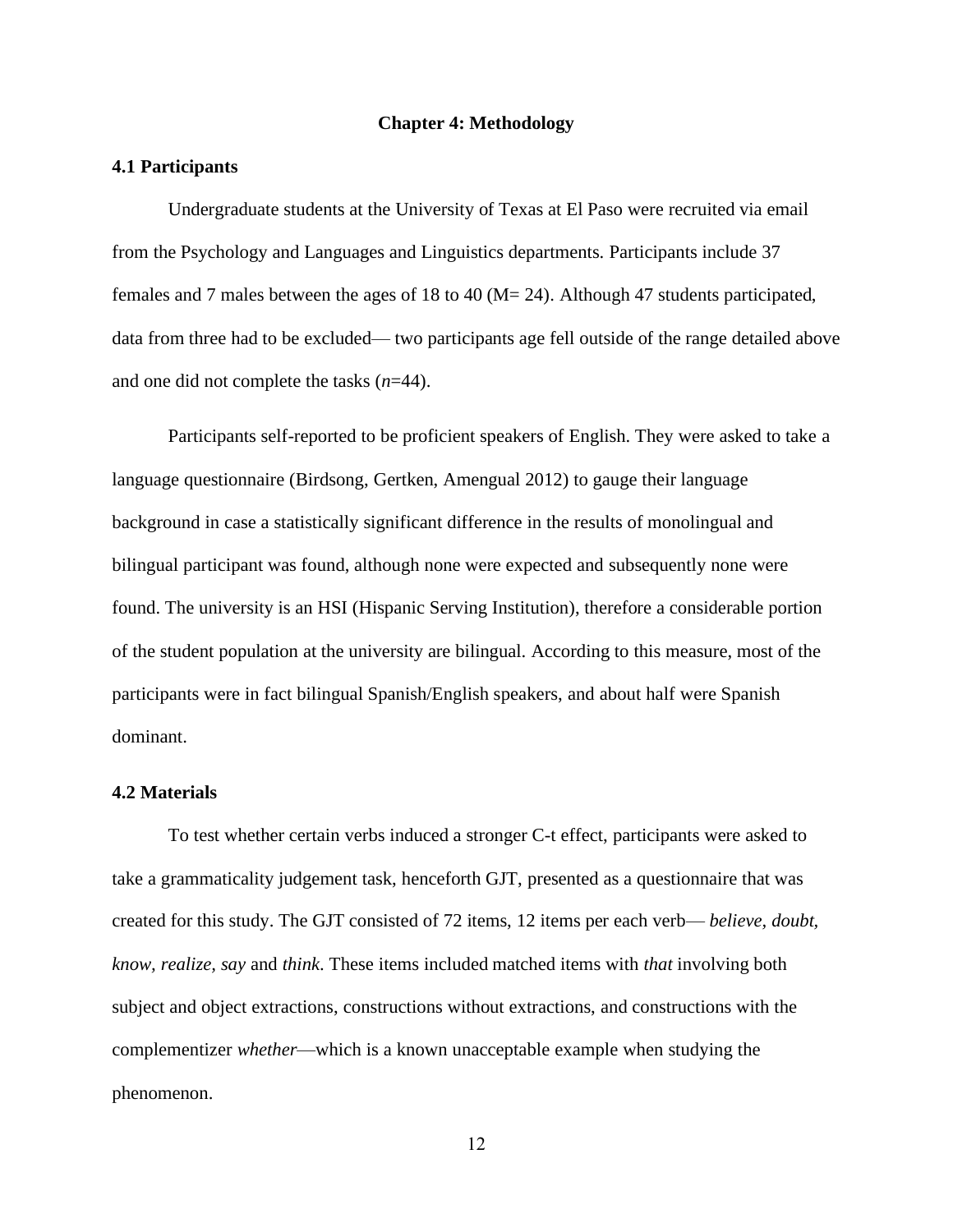Two GJT's were created: one task asked participants to rate the grammaticality of the items presented as Good, Maybe or Bad (G/M/B). A rating of Good would constitute an example of a grammatical sentence in English, maybe being a possible sentence in English- one that the speaker might not say but wouldn't be surprised to hear, and Bad being an ungrammatical example of a sentence in English. The other task consisted of the same items but asked participants to rate the acceptability of these on a scale of 0 to 5, 0 being a totally unacceptable/ungrammatical example of a sentence in English and 5 a totally acceptable example. The explanations for the ratings for both tasks were included before the practice items were presented. (Appendix GJT: 0-5; GJT: GMB)

#### <span id="page-21-0"></span>**4.3 Procedure**

Participants were sent a series of links; one was to the Bilingual Language Profile (2012) and the other link corresponded to the GJT they were randomly assigned to. The task (Appendix GJT: 0-5; GJT: GMB) included two warm-up questions to help familiarize the participants with the task at hand. After these practice questions, the 72 task items were presented in random order. Due to the Covid-19 pandemic, participants completed the task from home. As the task was not administered in person and was also not timed, participants were able to pace themselves and had the leisure of completing the task at their own convenience. This also meant that the ability to ask questions about the items or to provide feedback about the study was limited.

#### <span id="page-21-1"></span>**4.4 Analysis**

In order to analyze the data, participants' answers were coded as either a 1, 2, or 3. A 1 corresponded to answers Bad on the G/M/B questionnaire and 0 and 1 on the 0-5 questionnaire. A 2 corresponded to Maybe for the G/M/B version as well as 2 and 3 on the 0-5 version, while a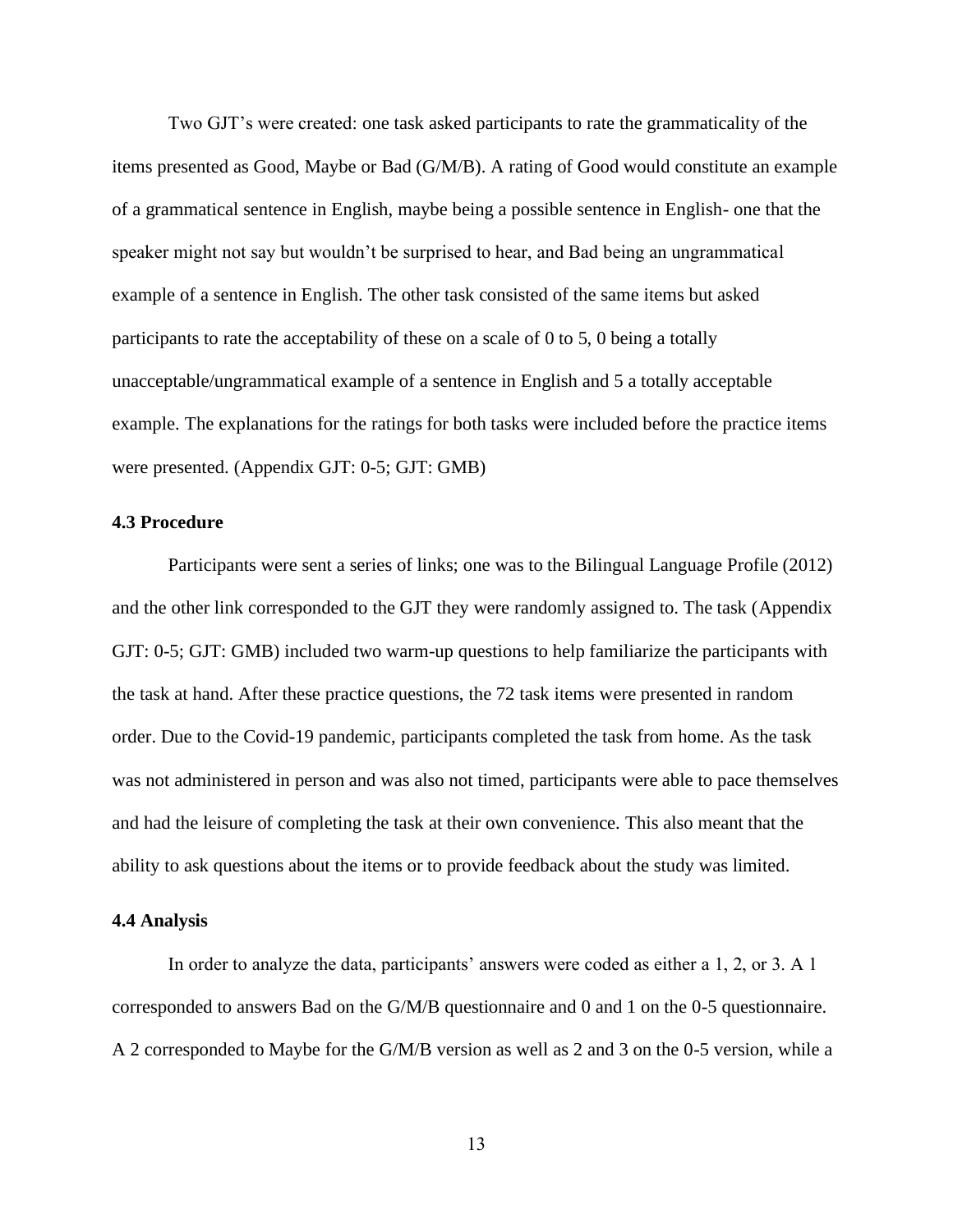3 corresponded to a rating of Good and a rating of 4 and 5. The coded data were then analyzed using a Wilcoxon signed rank test on SPSS.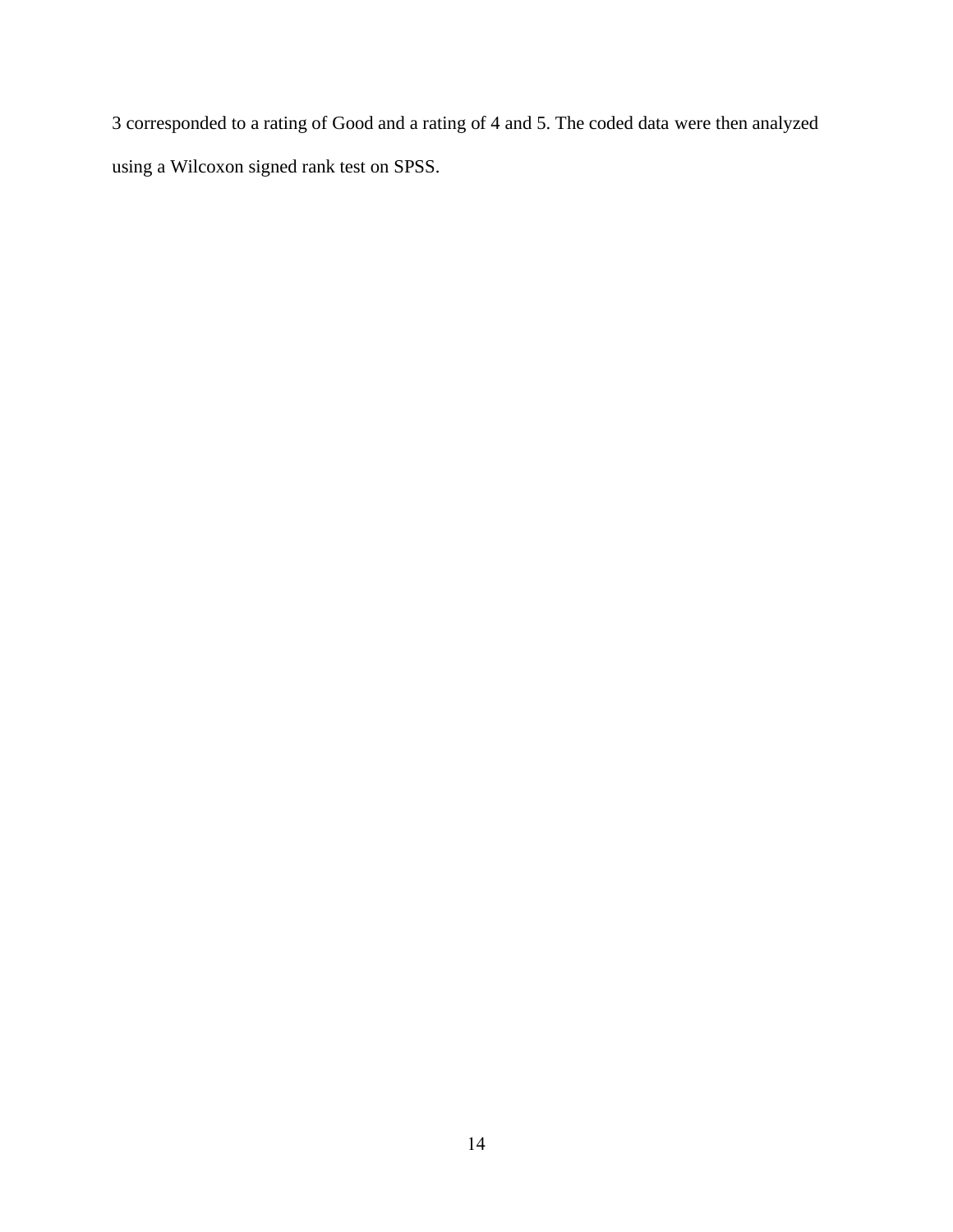#### **Chapter 5: Results**

<span id="page-23-0"></span>No significant differences were found between the two tasks when analyzed using a Wilcoxon signed rank test; both tasks produced very similar results.

#### <span id="page-23-1"></span>**5.1** *Whether* **vs** *That*

According to the literature, *whether*-type constructions are known unacceptable, which is why they were included in the task. Participants across both tasks rated the items with the C *whether* as ungrammatical, both with object and subject extractions and across both tasks, regardless of the verb. As a known unacceptable, it was expected that the items with the complementizer *whether* would be rejected at higher rates. Although, the rate of rejection wasn't as drastic as the results Sobin (1987) found, the rate at which they were deemed acceptable was relatively low. Only about 3 participants rated these as possible grammatical constructions. Table 1.1 illustrates the average acceptability of *whether*-type constructions and *that*-type constructions.

<span id="page-23-2"></span>

| [wh] [subj] whether | 86% | 10% | 4%  |
|---------------------|-----|-----|-----|
| [wh] [obj] whether  | 80% | 16% | 4%  |
| [wh] [subj] that    | 45% | 33% | 22% |
| [wh] [obj] that     | 30% | 31% | 39% |

Table 1.1: Comparison of whether-type and that-type constructions

The items with the complementizer *that* varied in acceptability and were deemed as grammatical constructions at higher rates when compared to the *whether* items, which were generally rejected.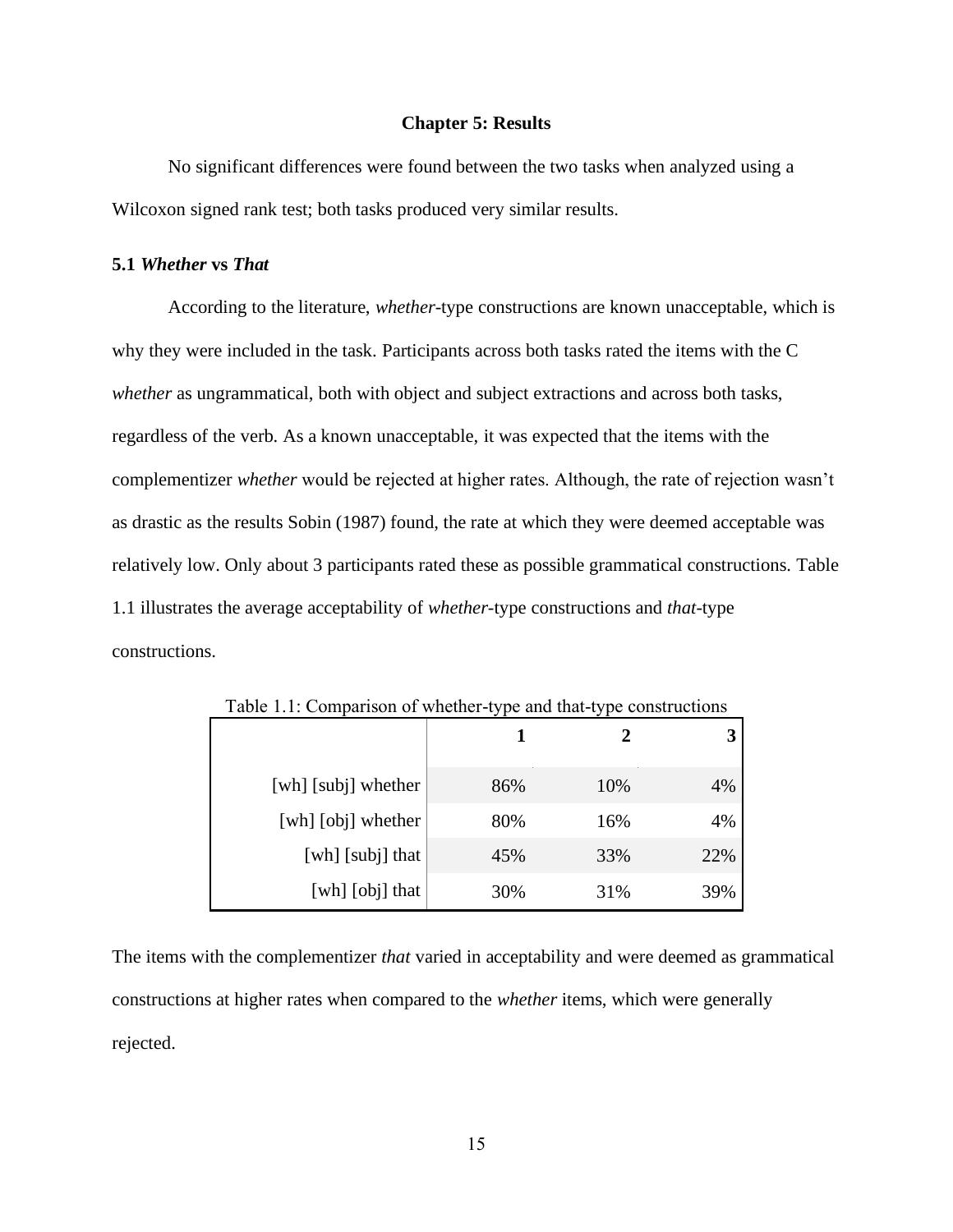# <span id="page-24-0"></span>**5.2 No extractions**

Similarly, the results for the items without extractions were as expected. As the effect is not present in these constructions, they should be generally accepted as grammatical.

#### (6) Did Raquel *verb* (that) Erika likes dark chocolate?

Across both tasks, these constructions received the highest ratings with the most participants rating them as grammatical items, regardless of the overt/covertness of the complementizer. There were no statistical differences between items without extractions with *that* and those with the Ø*.* In the example with the verb *say*, 95% of participants rated the item without extraction and Ø as grammatical, and 93% rated the item with *that* as grammatical. As shown in the table below, these items received few "1" judgements.

<span id="page-24-1"></span>

| $1001$ $\bullet$ $111$ comparison of $\sim$ $1000$ $\bullet$ $1000$ $\bullet$ $1000$ |     |                |     |
|--------------------------------------------------------------------------------------|-----|----------------|-----|
|                                                                                      | 1   | $\overline{2}$ | 3   |
| believe $[-wh]$ $[+subj]$                                                            | 5%  | 18%            | 77% |
| believe $[-wh]$ $[+subj]$ that                                                       | 7%  | 11%            | 82% |
| know $[-wh]$ $[+subj]$                                                               | 11% | 11%            | 77% |
| know [-wh] [+subj] that                                                              | 5%  | 0%             | 95% |
| realize $[-wh]$ $[+subj]$                                                            | 2%  | 14%            | 84% |
| realize $[-wh]$ $[+subj]$ that                                                       | 2%  | 16%            | 82% |
| say $[-wh]$ $[+subj]$                                                                | 2%  | 2%             | 95% |
| say $[-wh]$ $[+subj]$ that                                                           | 0%  | 7%             | 93% |
| think $[-wh]$ $[+subj]$                                                              | 5%  | 27%            | 68% |
| think $[-wh]$ $[+subj]$ that                                                         | 2%  | 11%            | 86% |

Table 2.1: Comparison of Ø/*that* for items without extractions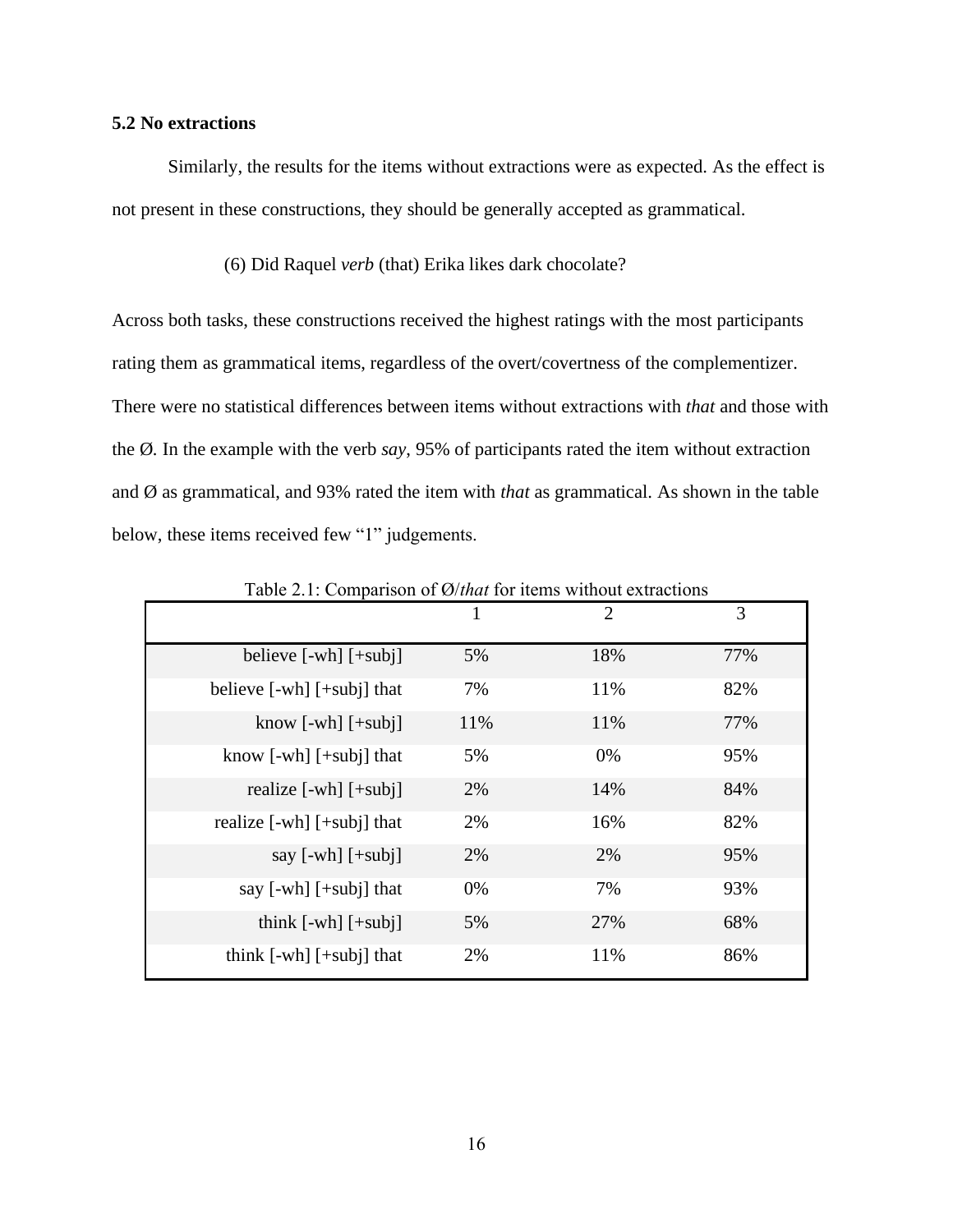#### <span id="page-25-0"></span>**5.3 Verbs**

According to the C-t effect, the items with subject extractions over the overt *that* should not be possible or considered grammatical, unlike objects, which are not as restricted in their movement. The literature, however, has noted that there is variability for the overt *that* constructions and some speakers may consider these as grammatical.

When the instances of *Ø* and *that* per verb, were compared, only some of these were statistically significant. The verbs *believe*, *say*, and *think* induced a significant C-t effect that was stronger than was observed for the other verbs. The data shows that although there was some variability in acceptance, sentences with *Ø* were preferred to their overt *that* counterparts. For a subject extraction sentence with the verb *believe*, 16% of the total participants rated it as "1", while 61% participants rated the item with the same verb plus overt *that* as "1" ( $N= 43$ ,  $z= 37.5$ , p <.001). The *Ø* items with *say*, when compared to the items with the *that*, also showed to be statistically significant ( $N= 44$ ,  $z= .000$ ,  $p< .001$ ) and *think* ( $N= 44$ ,  $z=18$ ,  $p< .001$ ). The results are illustrated in the table below.

<span id="page-25-1"></span>

|                             | 1   |     | 3   |
|-----------------------------|-----|-----|-----|
| Believe $[+wh]$ [subj]      | 16% | 35% | 49% |
| Believe $[+wh]$ [subj] that | 61% | 16% | 23% |
| $Say$ [+wh] [subj]          | 2%  | 7%  | 91% |
| Say $[+wh]$ [subj] that     | 32% | 39% | 30% |
| Think $[+wh]$ [subj]        | 5%  | 18% | 77% |
| Think $[+wh]$ [subj] that   | 55% | 30% | 16% |

Table 3.1: Subject extractions with Ø/that for *believe*, *say* and *think*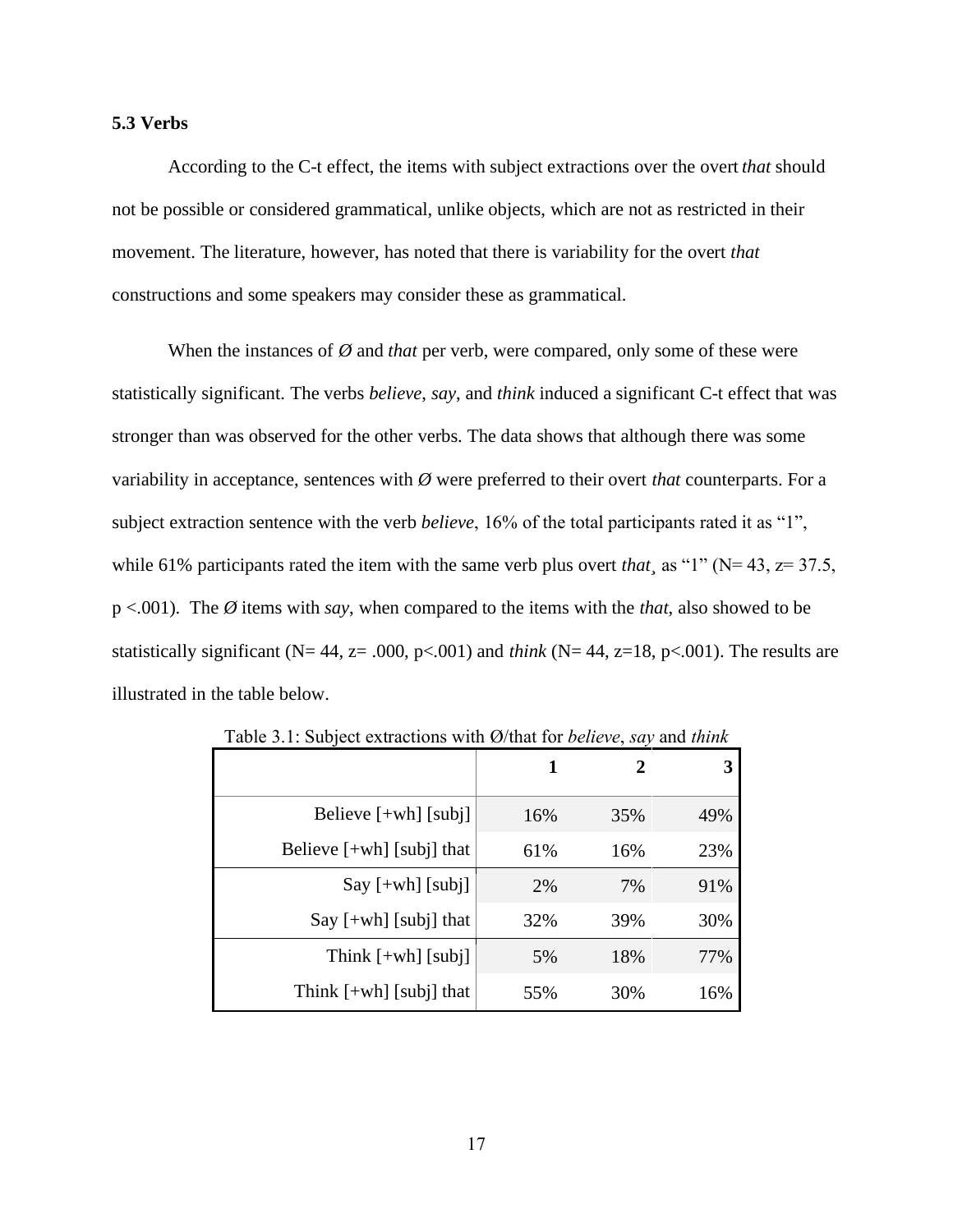It is interesting, that although the C-t effect is not present in the items with  $\emptyset$ , some participants still rated these constructions as ungrammatical. Also, although it should be noted that some participants rated the items with *that* as grammatical, that can be attributed to the variability in acceptance (Sobin 2002, 2009) that has been analyzed with the effect.

Comparatively, those sentences with the verbs *know* and *realize*, when *Ø* and *that* were compared did not provide results that were statistically significant. Subject extractions with *that* and those with  $\emptyset$  were accepted at similar rates. However, these verbs saw an increase in "1" ratings when the C was overt.

<span id="page-26-0"></span>

| Know $[+wh]$ [subj]         | 41% | 34% | 25% |
|-----------------------------|-----|-----|-----|
| Know $[+wh]$ [subj] that    | 45% | 32% | 23% |
| Realize $[+wh]$ [subj]      | 18% | 48% | 34% |
| Realize $[+wh]$ [subj] that | 36% | 39% | 25% |

Table 4.1: Subject extractions for verbs *know* and *realize*

The verb which provided the most interesting results was *doubt*. None of the extraction items provided significant results when compared to their overt C counterparts— including the object extractions. Almost 50% of the participants (across both tasks), rated the object extraction with the  $\emptyset$  C as ungrammatical, while only about 30% rated this item as grammatical (N= 44, z= ,225, p= .822), illustrated in the following sentence.

#### (6) What did the man *doubt* the car crashed into?

As the wh-subject is not being extracted over the overt C, these results were not expected. The effect is not present; therefore, this item should favor a "grammatical" rating. Forty-two percent of the participants, across both tasks, rated the subject extraction with the overt C, as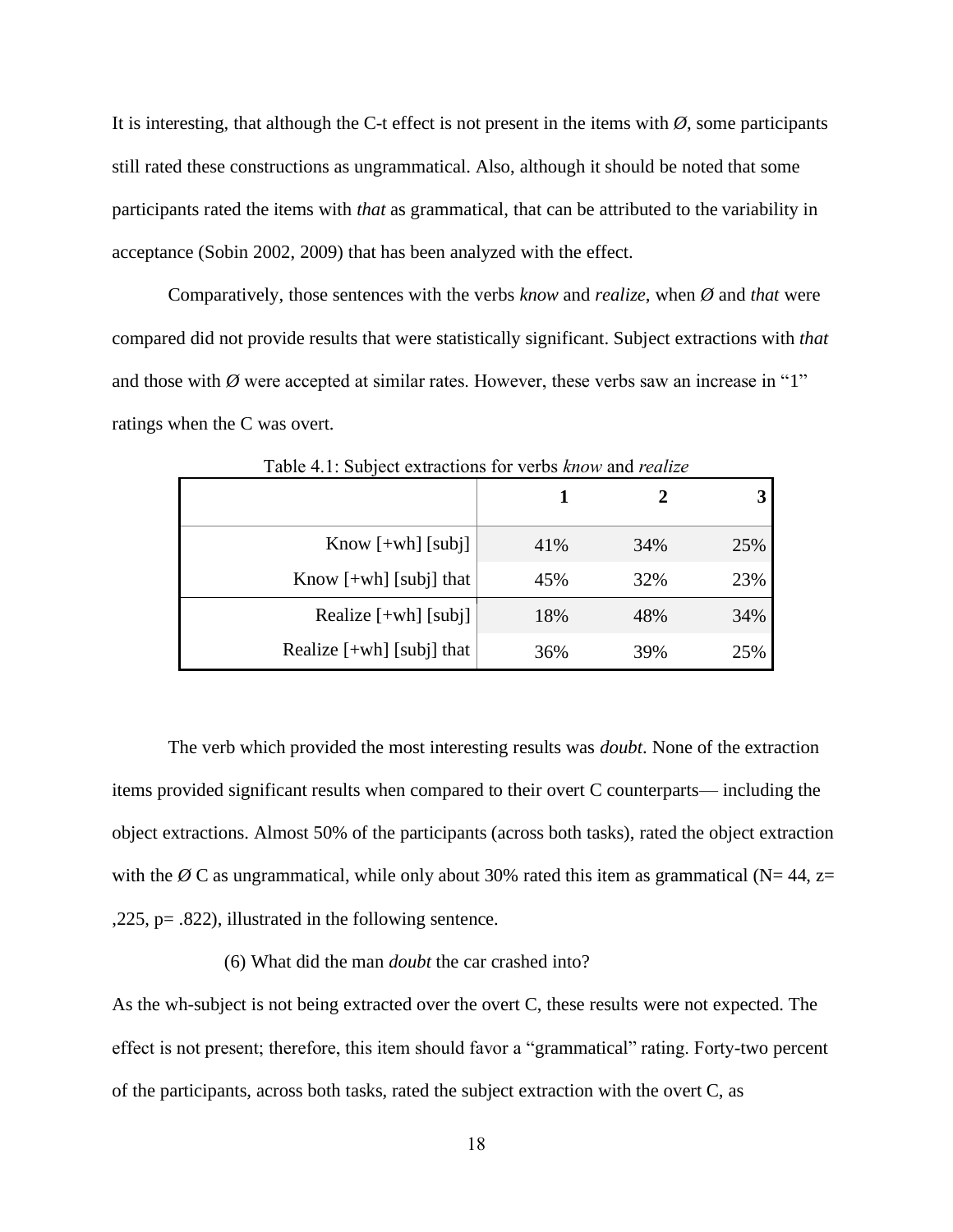ungrammatical, while only 16% rated this item favorably. The items where the effect is not present did not perform as expected. Even the object extractions were deemed to be ungrammatical constructions by a relatively high percentage of participants— only those sentences without extractions, such as (7), were rated as expected.

(7) Did Raquel *doubt* (that) Erika likes dark chocolate

<span id="page-27-0"></span>

|                              |     | $\mathbf 2$ |     |
|------------------------------|-----|-------------|-----|
| Doubt $[+wh]$ [subj]         | 48% | 27%         | 25% |
| Doubt $[+wh]$ [subj] that    | 42% | 42%         | 16% |
| Doubt $[+wh]$ $[obj]$        | 48% | 23%         | 30% |
| Doubt $[+wh]$ [obj] that     | 45% | 34%         | 20% |
| Doubt $[-wh]$ $[+subj]$      | 11% | 36%         | 52% |
| Doubt $[-wh]$ $[+subj]$ that | 9%  | 23%         | 68% |

Table 5.1: Judgements for the verb *doubt*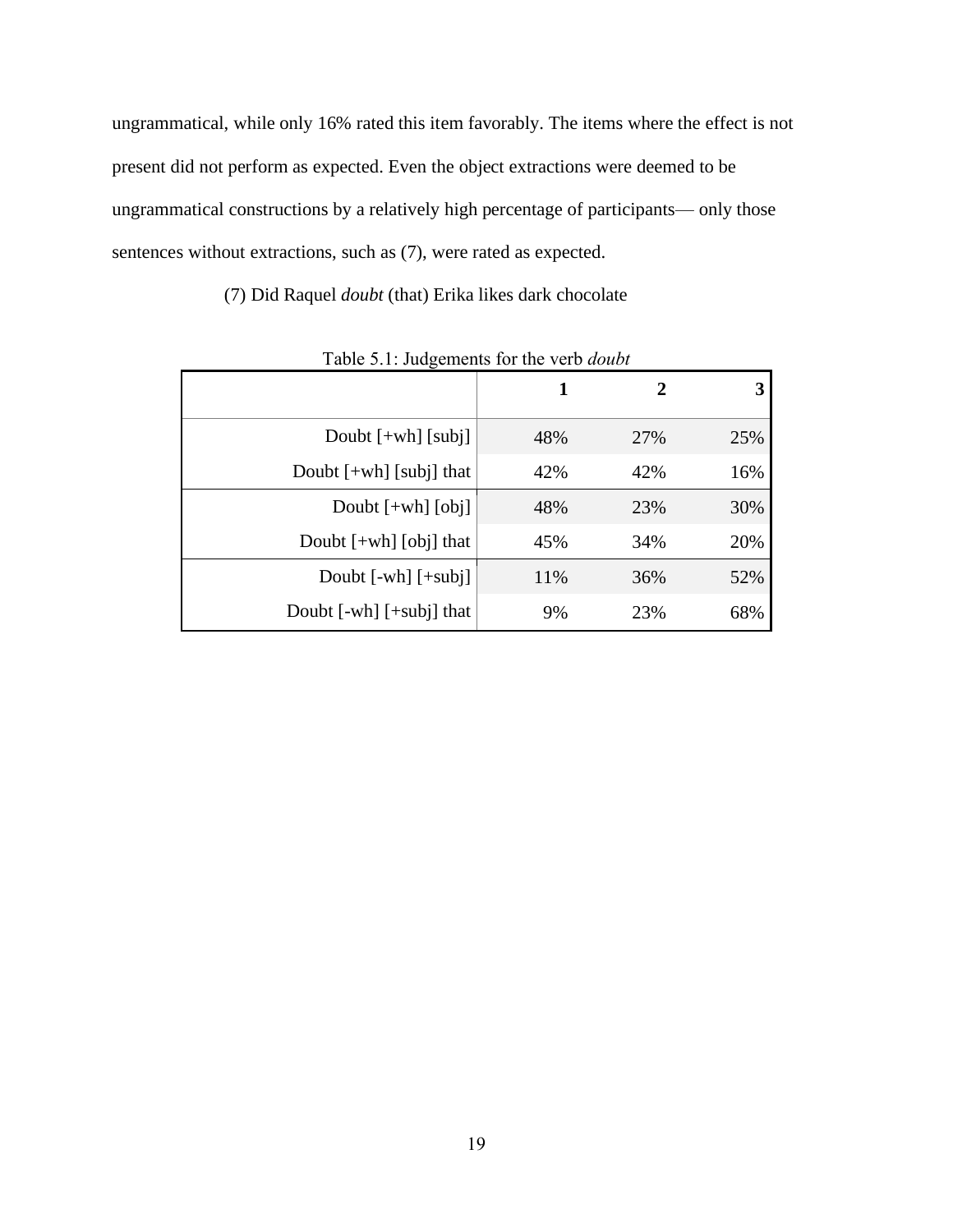#### **Chapter 6: Discussion**

<span id="page-28-0"></span>The two main hypotheses are (i) that there would be a difference in the strength of the C-t effect induced by the verbs, and (ii) that the verbs with the most epistemic sense, *think*, would induce a stronger effect, while those with the least epistemic sense, *realize*, would induce a weaker effect. The data presented here supports both these hypotheses.

Further, as found in the literature at large, extractions over *whether* are less generally acceptable than extractions over *that*. Similar to Sobin (1987), the results demonstrate that there is a clear distinction between these complementizers. While the acceptability of *that* varied, *whether* was rejected at higher rates, regardless of the verb. While about 4% of all participants may have given the *whether*-type constructions a favorable rating, they were mostly judged as being ungrammatical. And when they were judged as grammatical, this mostly happened on the items with the verb *doubt*. On the other hand, the items with *that* received favorable rating by at least 20% of all participants, regardless of the verb and of the type of extraction.

The verb *doubt* provided the most interesting results, as even object extractions were rated as ungrammatical. To me, as well as the people around me, the *doubt* items favored the overt *that*. One person mentioned that the sentences without the overt complementizer, needed *that* for them to rate them as grammatical constructions— the data did not support this. However, it cannot be said that this is attributed to the effect, or the intersection of the verb and the C-t effect. It may be that participants are not as familiar with the verb, or the combination of the verb and tense, and consequently rated something that they are unfamiliar with, relatively low.

There could be a few factors to consider when assessing these results. The verbs are not as far along in their process of grammaticalizing, varying degrees of epistemicity, or a distinction could be drawn between factive (*know*, *realize*) and non-factive verbs (*think, believe)*. Shim and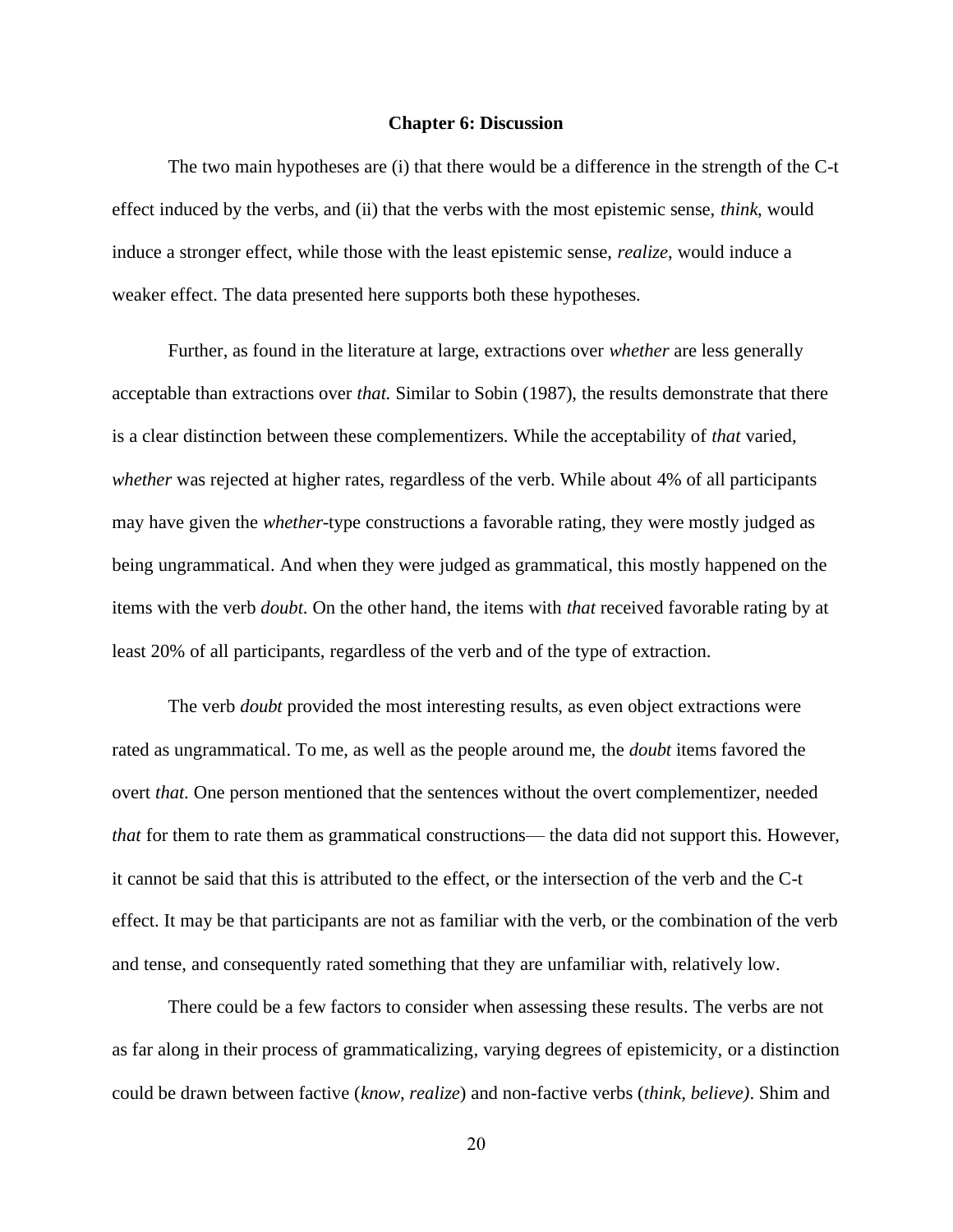Ihsane (2017) state that non-factives can freely drop the complementizer, while factive verbs vary- which could explain why the data demonstrated that *think* and *believe* preferred the instances of Ø while there was no preference with *know* and *realize*. However, looking at the results as a whole, including *say* and *doubt*, the data supports the idea that the more epistemic sense a verb has, the more likely it is to favor the instances of *Ø* as opposed to *that*- as demonstrated by the verbs *say*, *believe*, and *think*. An analysis of corpora found that *think* has the highest instances of acceptance with *Ø*, followed by *know* and *say* (Tagliamonte &Smith, 2004). The data from the present study are consistent with this analysis. Although the verb *believe* has not been as extensively analyzed as the other verbs presented in this study, its favoring of acceptability with *Ø*, in this case, can still be attributed to its epistemic sense. *Know* and *realize*  performed similarly, with no significant preference for the overt or covert C, pointing to a lesser sense of epistemicity.

As a considerable portion of the literature has focused on monolingual English speakers, the grammaticality of some of the items, for example the *whether* constructions, may differ. When considering these results, it should be noted that most if not all of the participants are bilingual Spanish/English speakers in a region where both languages, and sometimes a mix of both, are used. Some participants in this study were more inclined to opt for neither a grammatical nor ungrammatical judgement but more so, a judgement somewhere in the middle. For example, the description for "Maybe" and "2 -3" in the tasks (Appendix GJT: 0-5; GJT: GMB), mentioned that this judgement could be assigned to a construction that they (the informants) might not say but wouldn't be surprised to hear. The reason they may have chosen this may be due to the varying degrees of English proficiency of the population not only of the university, but of the general population in the region. With varying degrees of English use and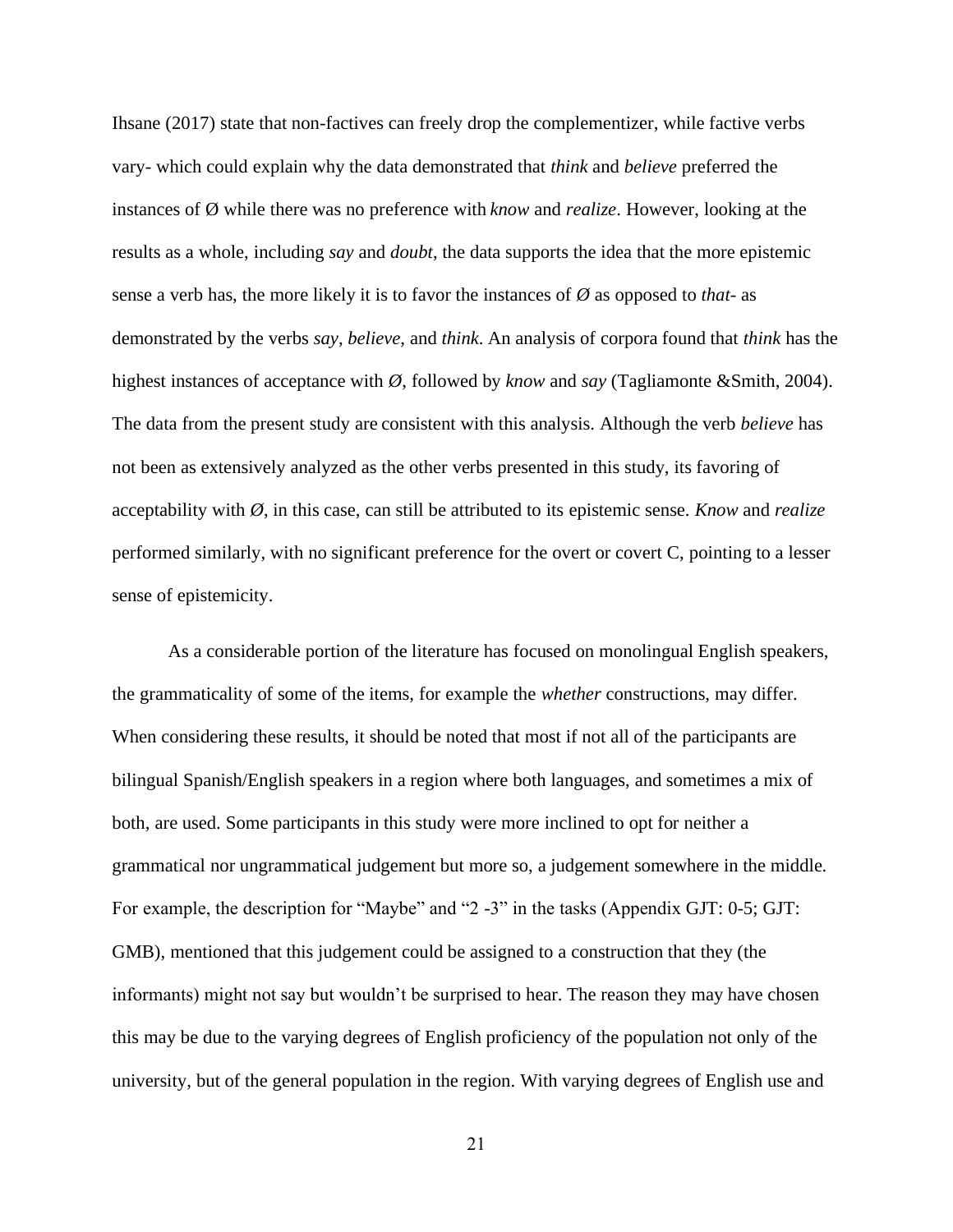proficiency, there are also varying ideas of what could be acceptable constructions of English. Or the possibility of having heard these constructions, which may be ungrammatical for some English speakers, but aren't uncommon in a highly bilingual region.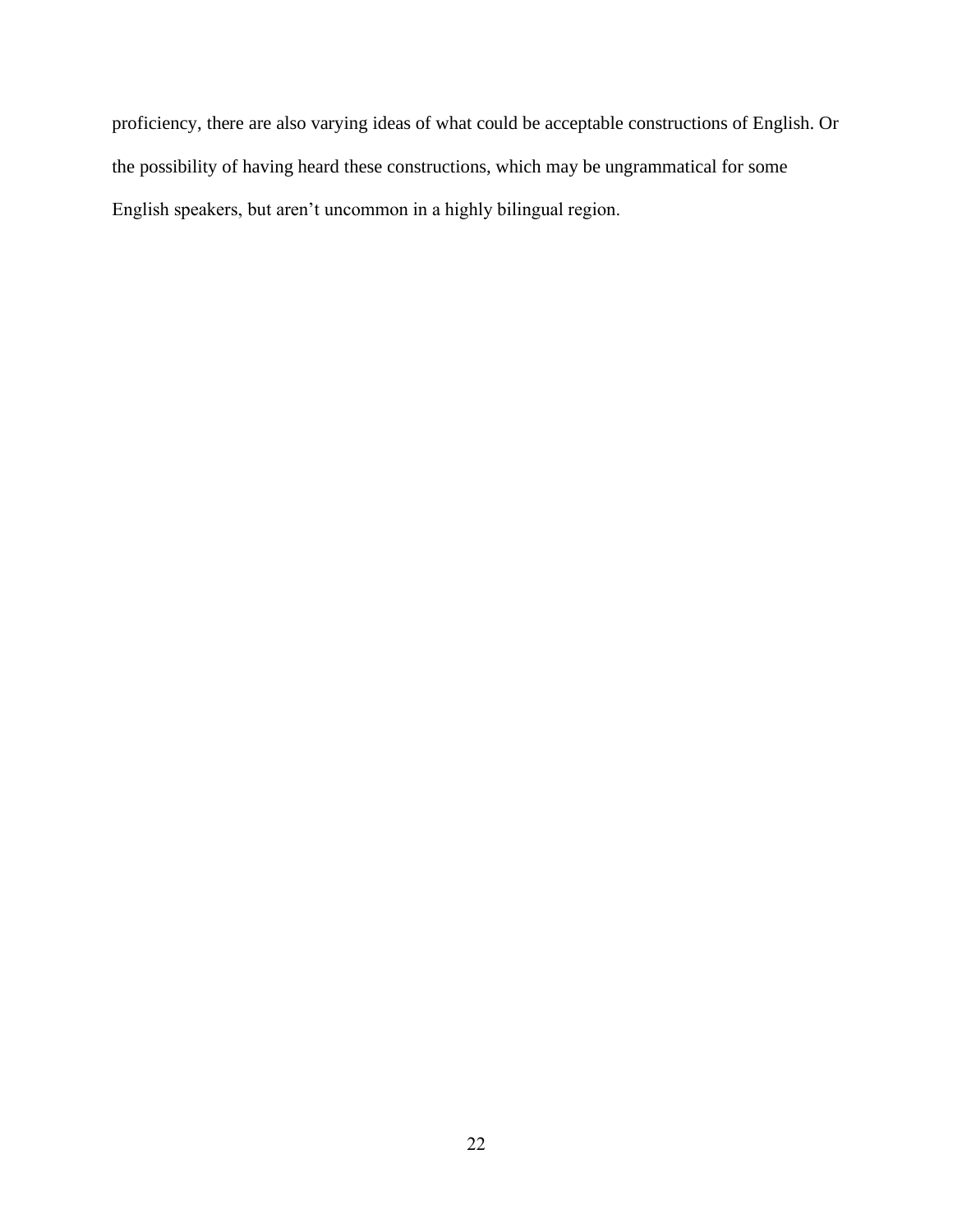#### **Chapter 7: Conclusion**

<span id="page-31-0"></span>There were a few limitations that affected the study; therefore, some changes might be advisable for future studies. As the study was conducted entirely online, participants were not able to ask questions on items that they were unsure of and could also not provide any feedback. Adding the option for feedback or conducting the study in a manner in which feedback is possible, would be beneficial. Also, the study would have benefited from a larger sample size.

The results of the language questionnaire that was administered, revealed that all of the participants were bilingual Spanish/English speakers. As the University of Texas at El Paso is an American university, all the participants knew English, including the transnational student population. Although it was expected that a large percentage of the participants would be bilingual, it was interesting that there were no monolingual speakers in the sample. This could have had an impact on the on the results— either by influencing the sense of the verbs, or as an effect of proficiency due to the semantics of the verbs used in this study; which could be a topic for future research.

In conclusion, the initial hypothesis that there would be in difference in the effect induced by the verbs was supported. The secondary hypothesis stating that due to their epistemicity, *think* would induce the strongest effect and *realize* would induce the weakest effect was also supported. Although the literature has primarily looked at the syntax in order to try to provide an explanation for the C-t effect, the theories explored and rules that have been posited have not been able to fully account for its variability. Therefore, this study leans into the idea that in order to be able to adequately account for the C-t effect and its variability, other components of language, and not only syntax, should be taken into account.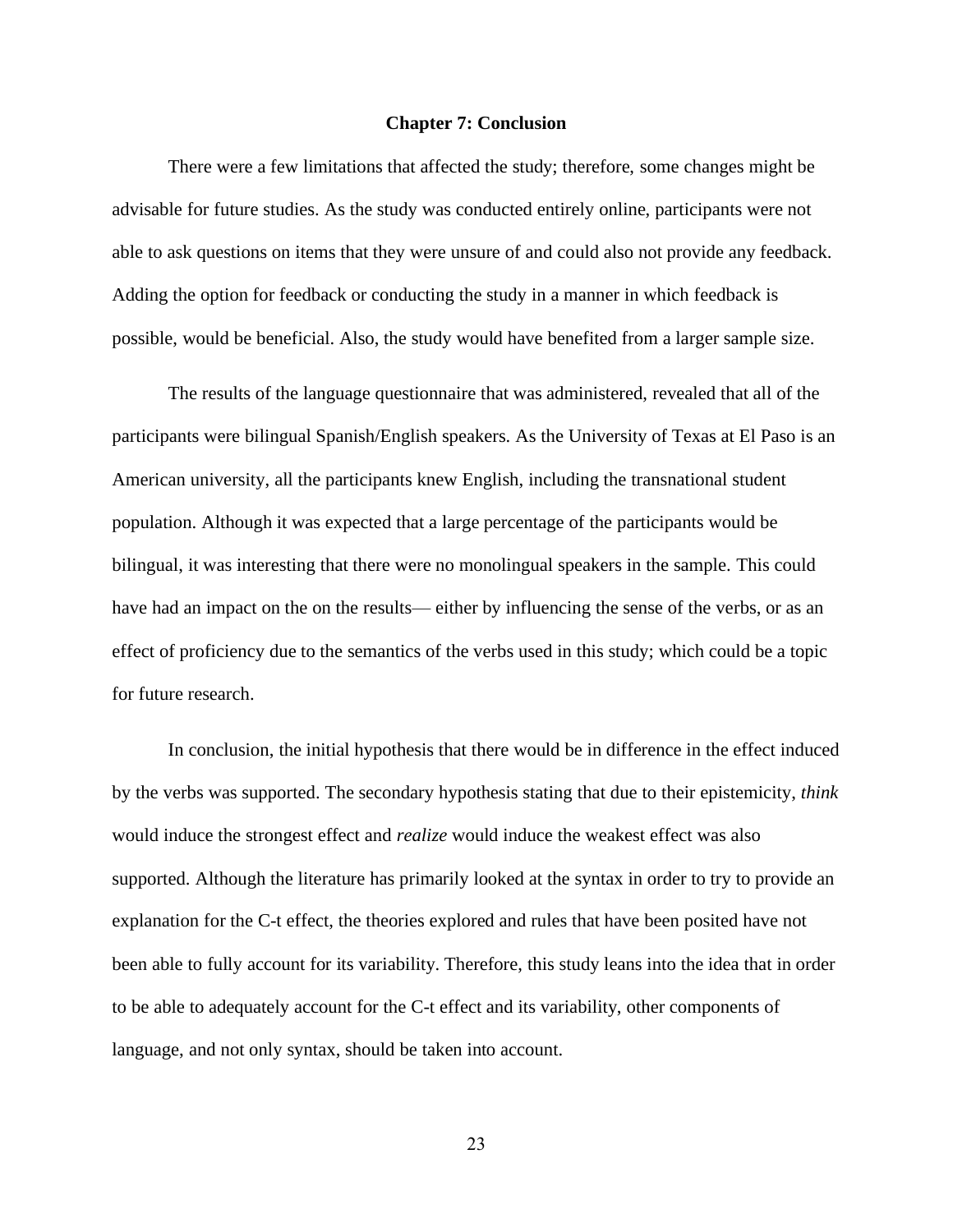#### **References**

- <span id="page-32-0"></span>Bresnan, J. W. (1970). On Complementizers: Toward a syntactic theory of complement types. *Foundations of Language*, *6*(3), 297–321. https://www.jstor.org/stable/25000462
- Birdsong, D., Gertken, L.M., & Amengual, M. (2012). Bilingual language profile: An easy-touse Instrument to Assess Bilingualism. COERLL, University of Texas at Austin. Retrieved from: https://sites.la.utexas.edu/bilingual.
- Chomsky, N. & Lasnik, H. (1977). Filters and control. *Linguistic Inquiry,* 8(3), 425-504. Retrieved from http://www.jstor.com/stable4177996
- Hagstrom, P. (2001). Lx522 syntax 1: Questions and answers. Retrieved from http://www.bu.edu/linguistics/UG/course/lx522-f01/qna\_f.html
- Huddleston, R. D., Pullum, G. K., & Al, E. (2016). *The Cambridge grammar of the English language* (9th ed.). Cambridge University Press. (Original work published 2002)
- Iyeiri, Y. (2009). The historical development of the verb doubt and its various patterns of complementation. In U. Römer & R. Schulze (Eds.), *Exploring the lexis-grammar interface* (pp. 153-169). John Benjamins Pub.
- Kearns, K. (2007). Epistemic verbs and Ø complementizer. *English Language and Linguistics,* 11(3), 475-505. doi:10.1017/S1360674307002353

Khemlani, S. (2021). Epistemic verbs produce spatial models. *Proceedings of the Annual Meeting of the Cognitive Science Society*, *43*(43). https://escholarship.org/uc/item/5bh0f6bh

Larsen-Freeman, D., & Celce-Murcia, M. (2016). *The grammar book: Form, meaning, and use for English language teachers*. National Geographic Learning, Heinle Cengage Learning.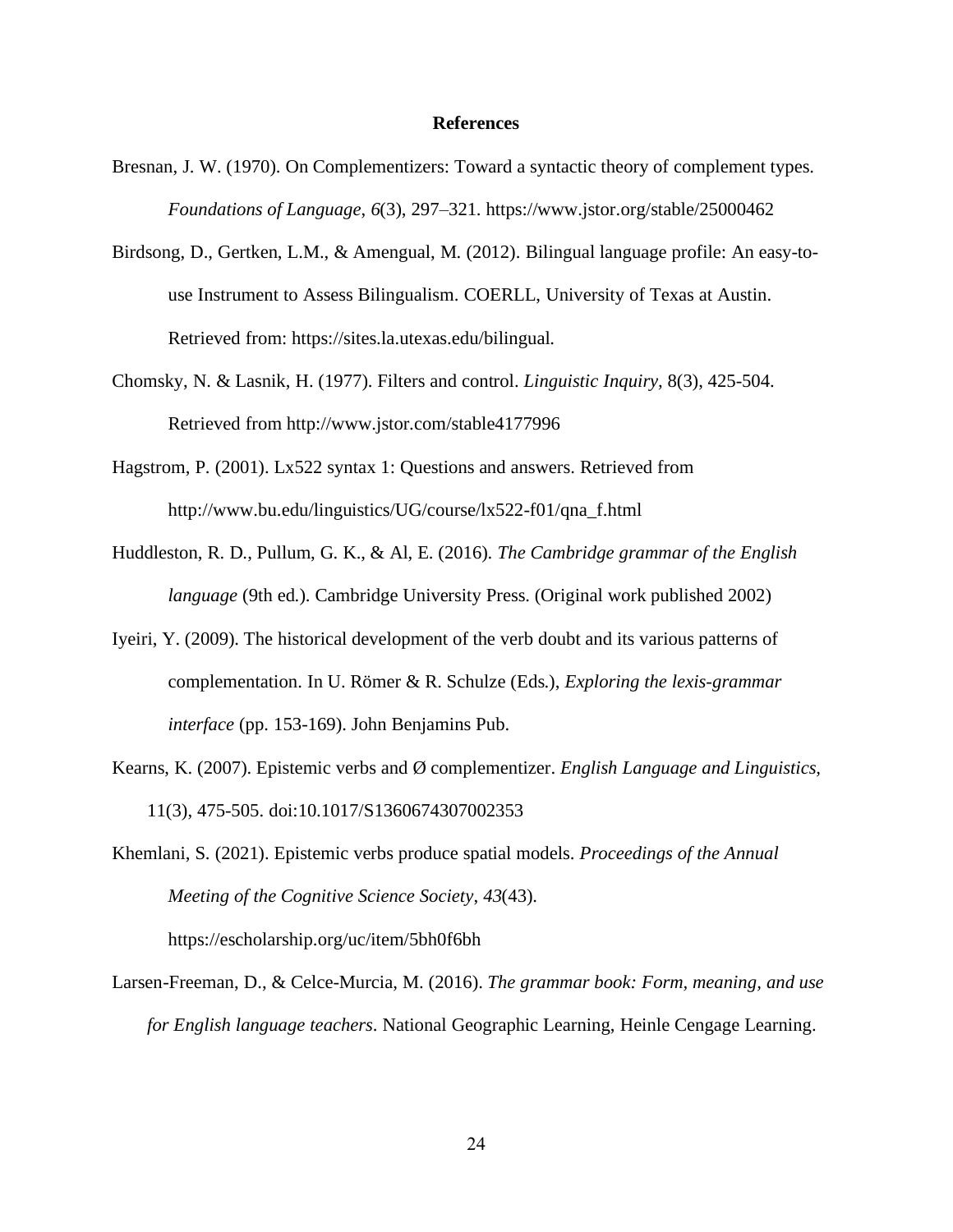- Maling, J. & Zaenen, A. (1978). The nonuniversality of a surface filter. *Linguistic Inquiry,* 9(3), 475-497. Retrieved from <http://www.jstor.com/stable/4178072>
- Pesetsky, David. (2017). Complementizer-trace effects. *The Wiley Blackwell Companion to Syntax,* (2nd ed.). https://doi.org/10.1002/9781118358733.wbsyncom108
- Shank, C. (2013). The grammaticalization of the verb 'realize': A diachronic corpus-based study. In M. Brdar, I. Raffaelli, & M. Ž. Fuchs. (Eds.), *Cognitive linguistics between universality and variation*. (pp. 411-445). Cambridge Scholars.
- Shim, J., & Ihsane, T. (2017). A New Outlook of Complementizers. *Languages*, *2*(3), 17. https://doi.org/10.3390/languages2030017
- Sobin, N. (1987). The variable status of C-t phenomena. *Natural Language & Linguistic Theory,* 5(1), 33-60. Retrieved from http://www.jstor.com/stable/4047574
- Sobin, N. (2002) The C-t effect, the adverb effect and minimal cp. *Journal of Linguistics*, 38(3), 527-560. Retrieved from http://www.jstor.com/stable/4176763
- Sobin, N. (2009). Prestige case forms and the C-t effect. *Syntax, 12*(1), 32-59. <https://doi.org/10.1111/j.1467-9612.2008.01113.x>
- Sobin, N. (2020). Directing syntactic traffic. *Syntax, 23*(3), 241-274. DOI: 10.1111/synt.12194
- Suhadi, J. (2011). Epistemic modality and deontic modality: Two sides of a cin. *JULISA*, *11*(2), 156–179.

Tagliamante, S. & Smith, J. (2004). No momentary fancy! The Ø 'complementizer' in english dialects. *English Language and Linguistics*, 9(2), 289-309. doi:10.1017/S1360674305001644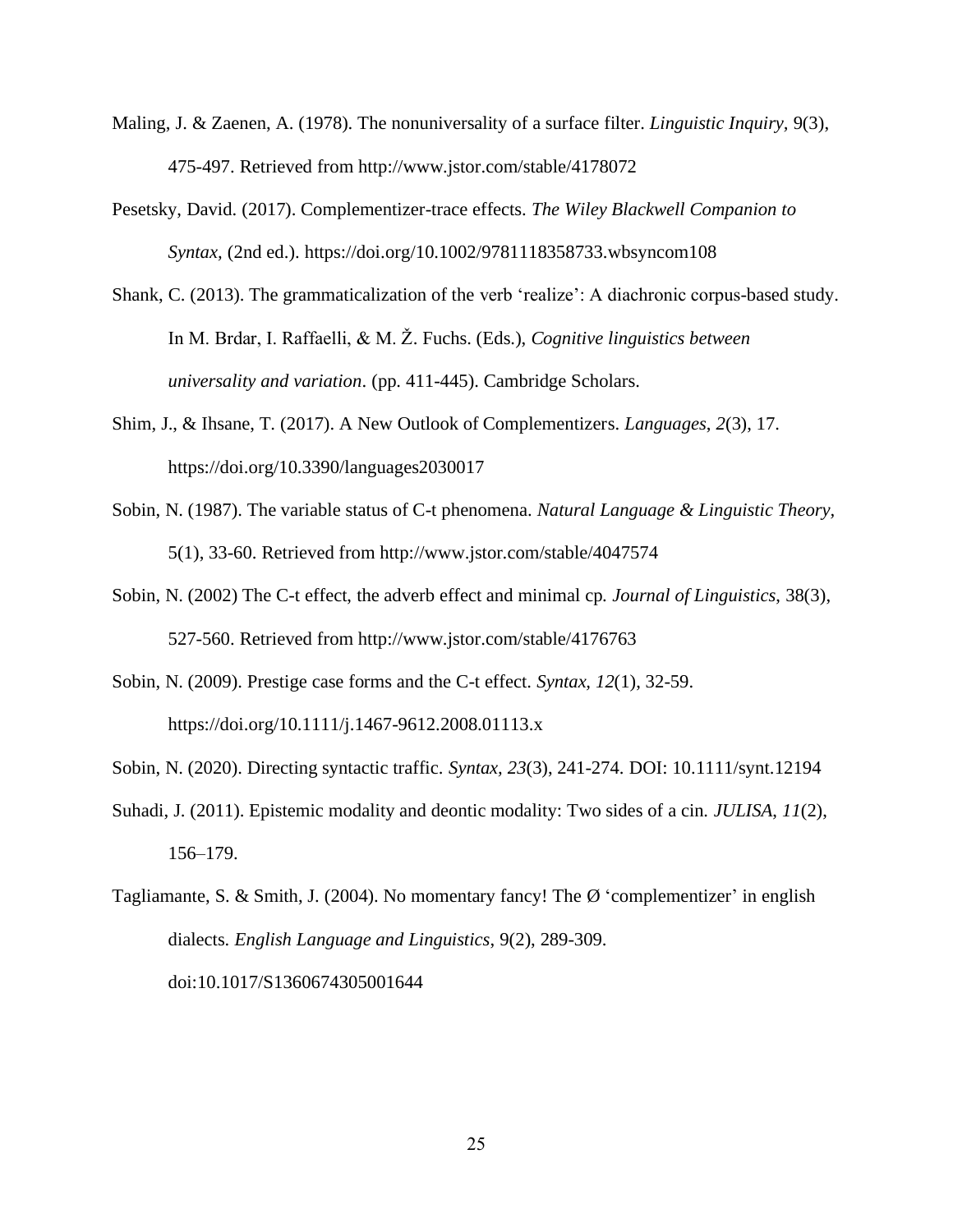# **Appendixes**

# <span id="page-34-0"></span>**GJT: 0-5**

For the following task, please specify if the sentences/questions presented, are grammatically correct according to your own judgements.

0- Totally Unacceptable: Never would consider sentence to be grammatically correct. No one would say something like this.

1- Unacceptable: Not a grammatically correct sentence. Someone might say it, but they would probably correct themselves immediately after saying it

2-Unsure: Unsure if it would be an ungrammatical sentence. Not a bad example of grammaticality, but not the best.

3. Somewhat Acceptable- Sounds "iffy" but someone may say it.

4- Acceptable: A good example of a grammatically correct sentence

5. Totally Acceptable: Would always be considered grammatically correct.

There are different ways of saying something, which may be equally acceptable or not. Therefore, your judgement of one item should not affect how you judge another; each item should be judge individually. There are no wrong or right answers.

# WARM-UP:

- 1. Jane likes Tarzan
- 2. Anna and Alan goed to the mall.

Believe:

- 1. Who did you believe bought a radio?
- 2. Who did you believe that bought a radio?
- 3. What did Tyler believe destroyed the house?
- 4. What did Tyler believe that destroyed the house?
- 5. Who do you believe whether wants another dog?
- 6. What did the man believe the car crashed into?
- 7. What did the man believe that the car crashed into?
- 8. Who did Jane believe Tarzan likes?
- 9. Who did Jane believe that Tarzan likes?
- 10. Which train do you believe whether she took?
- 11. Did Raquel believe Erika likes dark chocolate?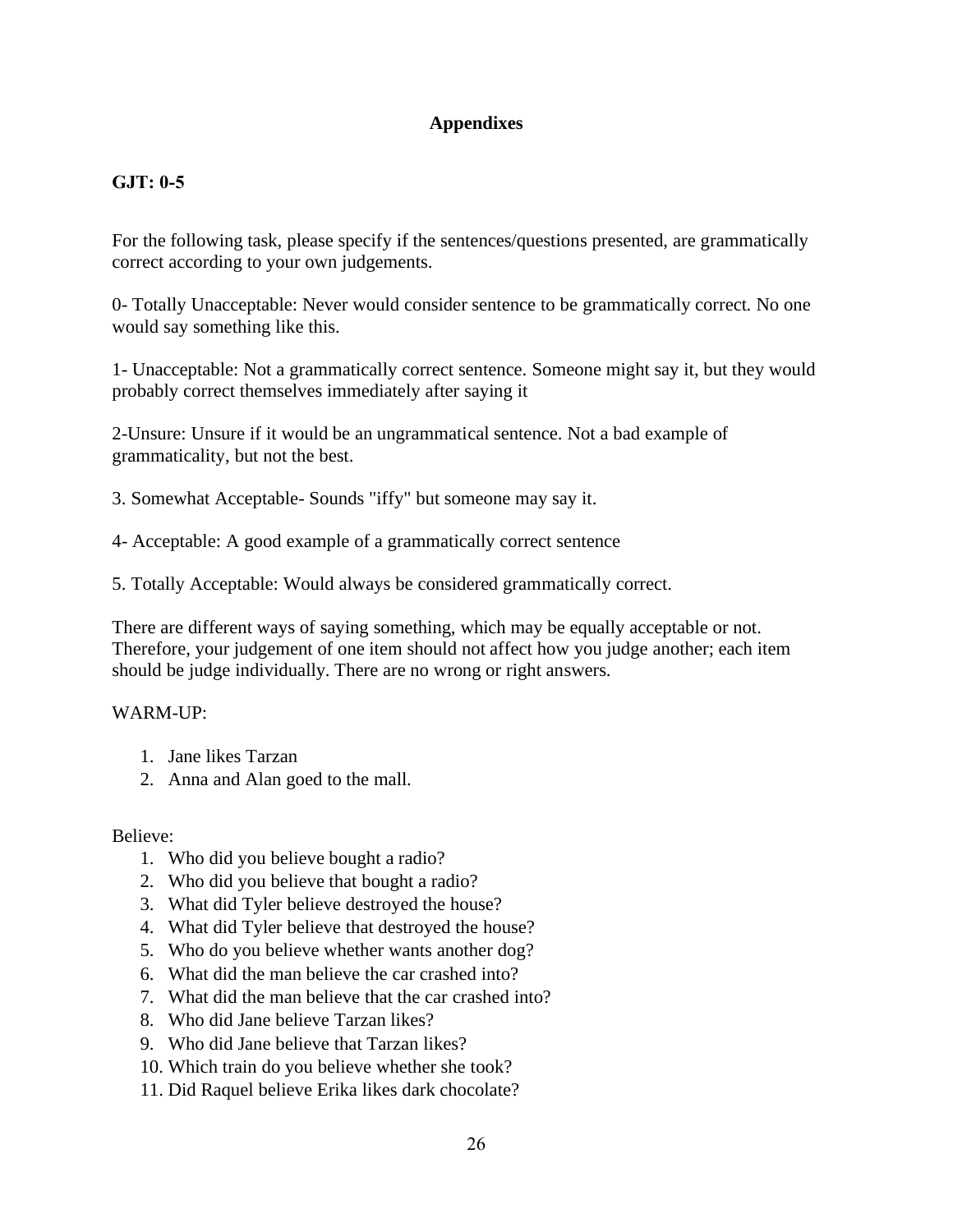12. Did Raquel believe that Erika likes dark chocolate?

# Doubt:

- 1. Who did you doubt bought a radio?
- 2. Who did you doubt that bought a radio?
- 3. What did Tyler doubt destroyed the house?
- 4. What did Tyler doubt that destroyed the house?
- 5. Who do you doubt whether wants another dog?
- 6. What did the man doubt the car crashed into?
- 7. What did the man doubt that the car crashed into?
- 8. Who did Jane doubt Tarzan likes?
- 9. Who did Jane doubt that Tarzan likes?
- 10. Which train do you doubt whether she took?
- 11. Did Raquel doubt Erika likes dark chocolate?
- 12. Did Raquel doubt that Erika likes dark chocolate?

# Know:

- 1. Who did you know bought a radio?
- 2. Who did you know that bought a radio?
- 3. What did Tyler know destroyed the house?
- 4. What did Tyler know that destroyed the house?
- 5. Who do you know whether wants another dog?
- 6. What did the man know the car crashed into?
- 7. What did the man know that the car crashed into?
- 8. Who did Jane know Tarzan likes?
- 9. Who did Jane know that Tarzan likes?
- 10. Which train do you know whether she took?
- 11. Did Raquel know Erika likes dark chocolate?
- 12. Did Raquel know that Erika likes dark chocolate?

# Realize:

- 1. Who did you realize bought a radio?
- 2. Who did you realize that bought a radio?
- 3. What did Tyler realize destroyed the house?
- 4. What did Tyler realize that destroyed the house?
- 5. Who do you realize whether wants another dog?
- 6. What did the man realize the car crashed into?
- 7. What did the man realize that the car crashed into?
- 8. Who did Jane realize Tarzan likes?
- 9. Who did Jane realize that Tarzan likes?
- 10. Which train do you realize whether she took?
- 11. Did Raquel realize Erika likes dark chocolate?
- 12. Did Raquel realize that Erika likes dark chocolate?

# Say:

1. Who did you say bought a radio?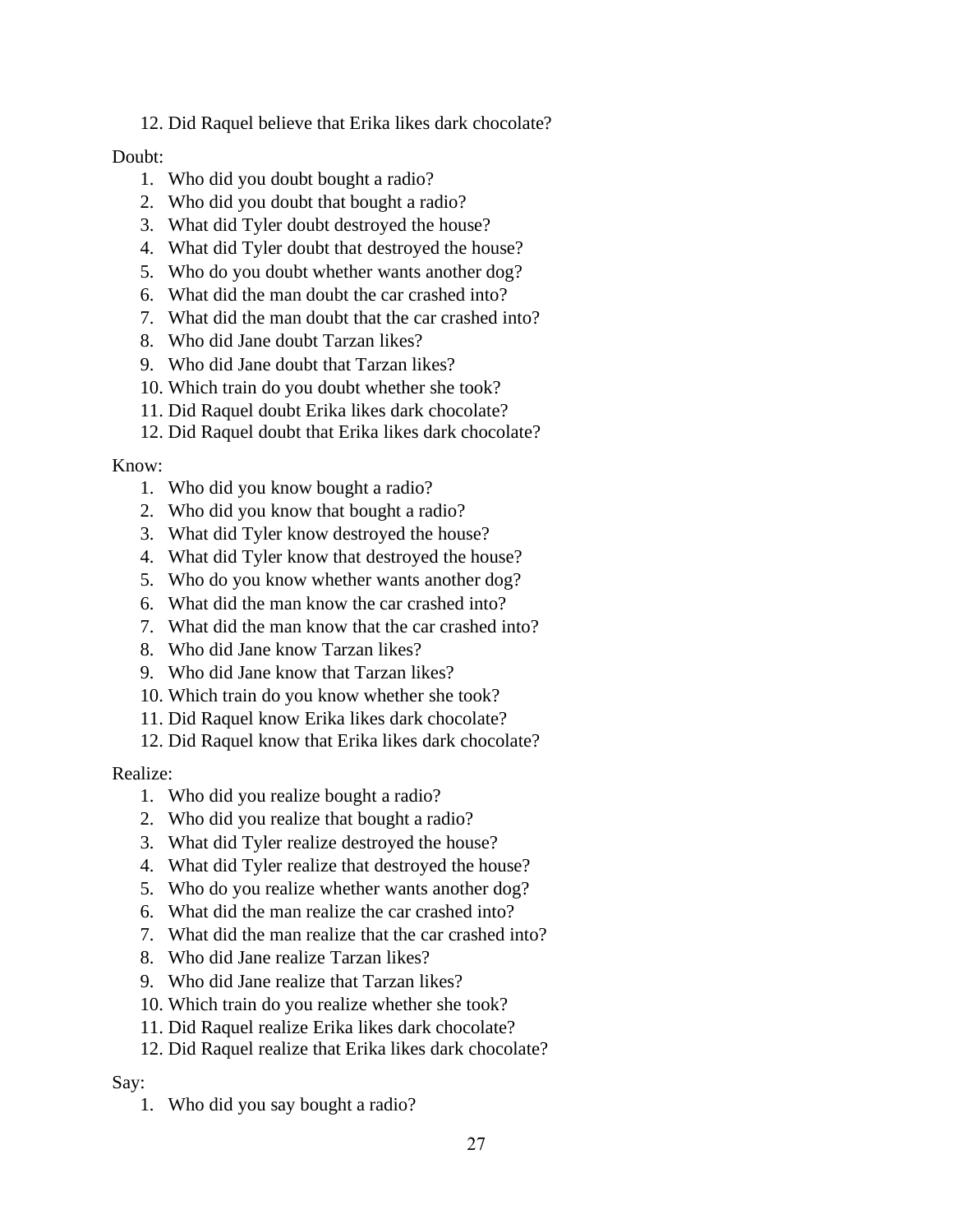- 2. Who did you say that bought a radio?
- 3. What did Tyler say destroyed the house?
- 4. What did Tyler say that destroyed the house?
- 5. Who do you say whether wants another dog?
- 6. What did the man say the car crashed into?
- 7. What did the man say that the car crashed into?
- 8. Who did Jane say Tarzan likes?
- 9. Who did Jane say that Tarzan likes?
- 10. Which train do you say whether she took?
- 11. Where did you say whether Jane went?
- 12. Did Raquel say Erika likes dark chocolate?
- 13. Did Raquel say that Erika likes dark chocolate?

# Think:

- 1. Who did you think bought a radio?
- 2. Who did you think that bought a radio?
- 3. What did Tyler think destroyed the house?
- 4. What did Tyler think that destroyed the house?
- 5. Who do you think whether wants another dog?
- 6. What did the man think the car crashed into?
- 7. What did the man think that the car crashed into?
- 8. Who did Jane think Tarzan likes?
- 9. Who did Jane think that Tarzan likes?
- 10. Which train do you think whether she took?
- 11. Did Raquel think Erika likes dark chocolate?
- 12. Did Raquel think that Erika likes dark chocolate?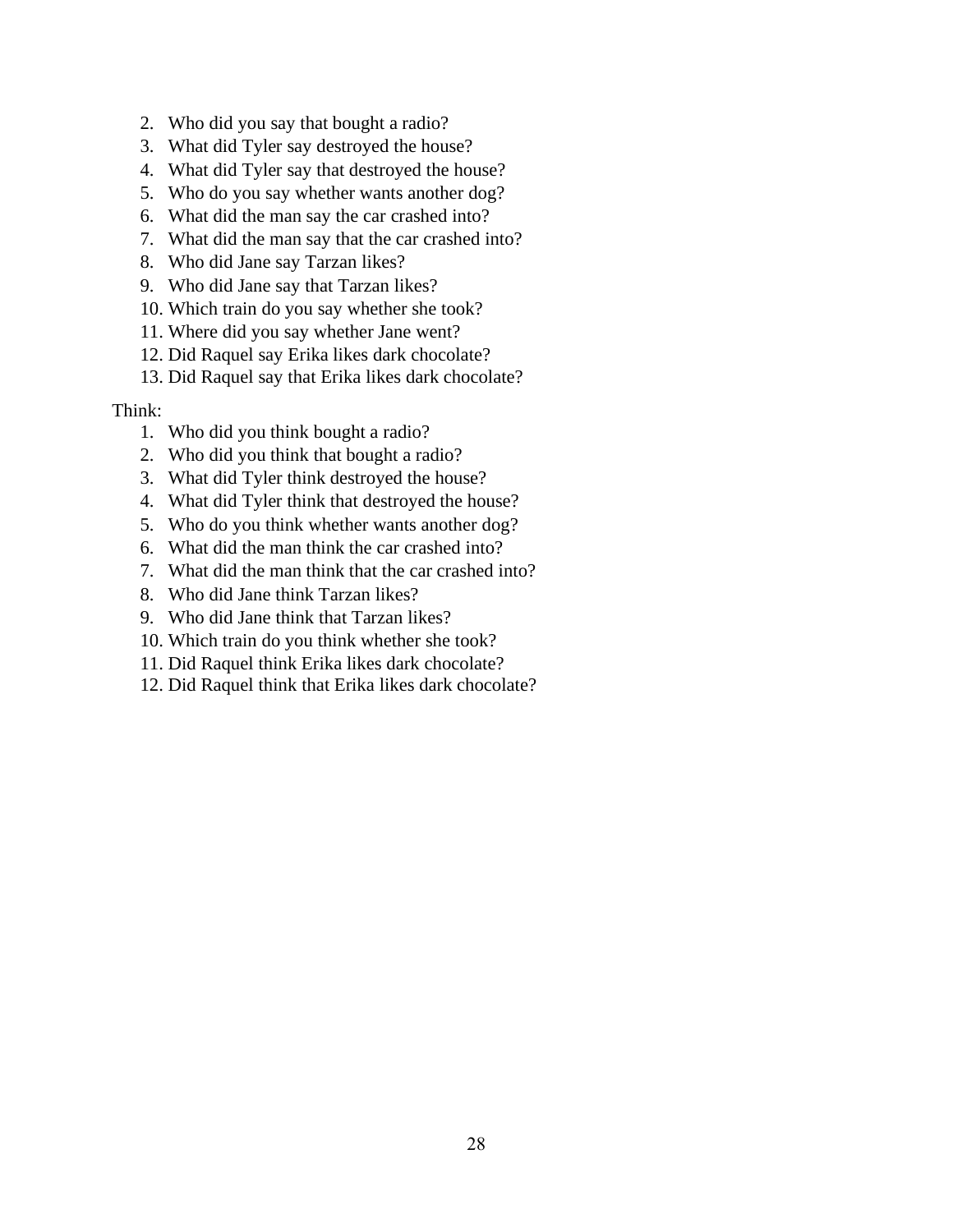# **GJT: GMB**

For the following task, please specify if the sentences/questions presented, are grammatically correct according to your own judgements.

Good: Sounds like a sentence you may may say; A good example of a grammatical sentence

Maybe: Sounds like a possible English sentence, one that you may not say in that way but you would not be surprised to hear or read it;

Not necessarily bad, but also not the best example of a grammatical sentence

Bad: Sounds odd/wrong. A sentence you don't think anyone would say that way; Not a grammatical sentence

There are different ways of saying something, which may be equally acceptable or not. Therefore, your judgement of one item should not affect how you judge another; each item should be judged individually. There are no wrong or right answers.

# WARM-UP

- 1. Jane likes Tarzan.
- 2. Anna and Alan goed to the mall.

Believe:

- 1. Who did you believe bought a radio?
- 2. Who did you believe that bought a radio?
- 3. What did Tyler believe destroyed the house?
- 4. What did Tyler believe that destroyed the house?
- 5. Who do you believe whether wants another dog?
- 6. What did the man believe the car crashed into?
- 7. What did the man believe that the car crashed into?
- 8. Who did Jane believe Tarzan likes?
- 9. Who did Jane believe that Tarzan likes?
- 10. Which train do you believe whether she took?
- 11. Did Raquel believe Erika likes dark chocolate?
- 12. Did Raquel believe that Erika likes dark chocolate?

# Doubt:

- 1. Who did you doubt bought a radio?
- 2. Who did you doubt that bought a radio?
- 3. What did Tyler doubt destroyed the house?
- 4. What did Tyler doubt that destroyed the house?
- 5. Who do you doubt whether wants another dog?
- 6. What did the man doubt the car crashed into?
- 7. What did the man doubt that the car crashed into?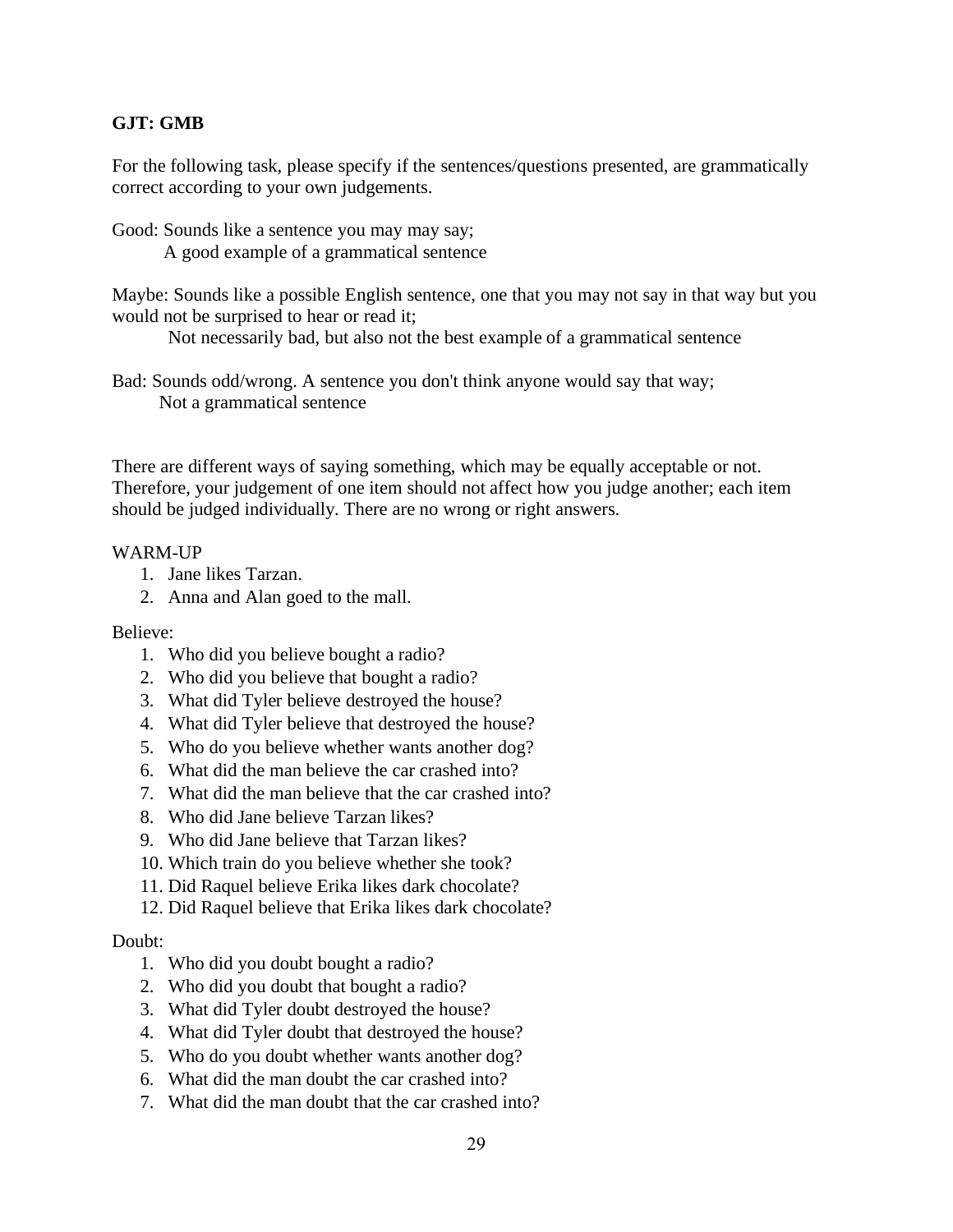- 8. Who did Jane doubt Tarzan likes?
- 9. Who did Jane doubt that Tarzan likes?
- 10. Which train do you doubt whether she took?
- 11. Did Raquel doubt Erika likes dark chocolate?
- 12. Did Raquel doubt that Erika likes dark chocolate?

# Know:

- 1. Who did you know bought a radio?
- 2. Who did you know that bought a radio?
- 3. What did Tyler know destroyed the house?
- 4. What did Tyler know that destroyed the house?
- 5. Who do you know whether wants another dog?
- 6. What did the man know the car crashed into?
- 7. What did the man know that the car crashed into?
- 8. Who did Jane know Tarzan likes?
- 9. Who did Jane know that Tarzan likes?
- 10. Which train do you know whether she took?
- 11. Did Raquel know Erika likes dark chocolate?
- 12. Did Raquel know that Erika likes dark chocolate?

# Realize:

- 1. Who did you realize bought a radio?
- 2. Who did you realize that bought a radio?
- 3. What did Tyler realize destroyed the house?
- 4. What did Tyler realize that destroyed the house?
- 5. Who do you realize whether wants another dog?
- 6. What did the man realize the car crashed into?
- 7. What did the man realize that the car crashed into?
- 8. Who did Jane realize Tarzan likes?
- 9. Who did Jane realize that Tarzan likes?
- 10. Which train do you realize whether she took?
- 11. Did Raquel realize Erika likes dark chocolate?
- 12. Did Raquel realize that Erika likes dark chocolate?

# Say:

- 1. Who did you say bought a radio?
- 2. Who did you say that bought a radio?
- 3. What did Tyler say destroyed the house?
- 4. What did Tyler say that destroyed the house?
- 5. Who do you say whether wants another dog?
- 6. What did the man say the car crashed into?
- 7. What did the man say that the car crashed into?
- 8. Who did Jane say Tarzan likes?
- 9. Who did Jane say that Tarzan likes?
- 10. Which train do you say whether she took?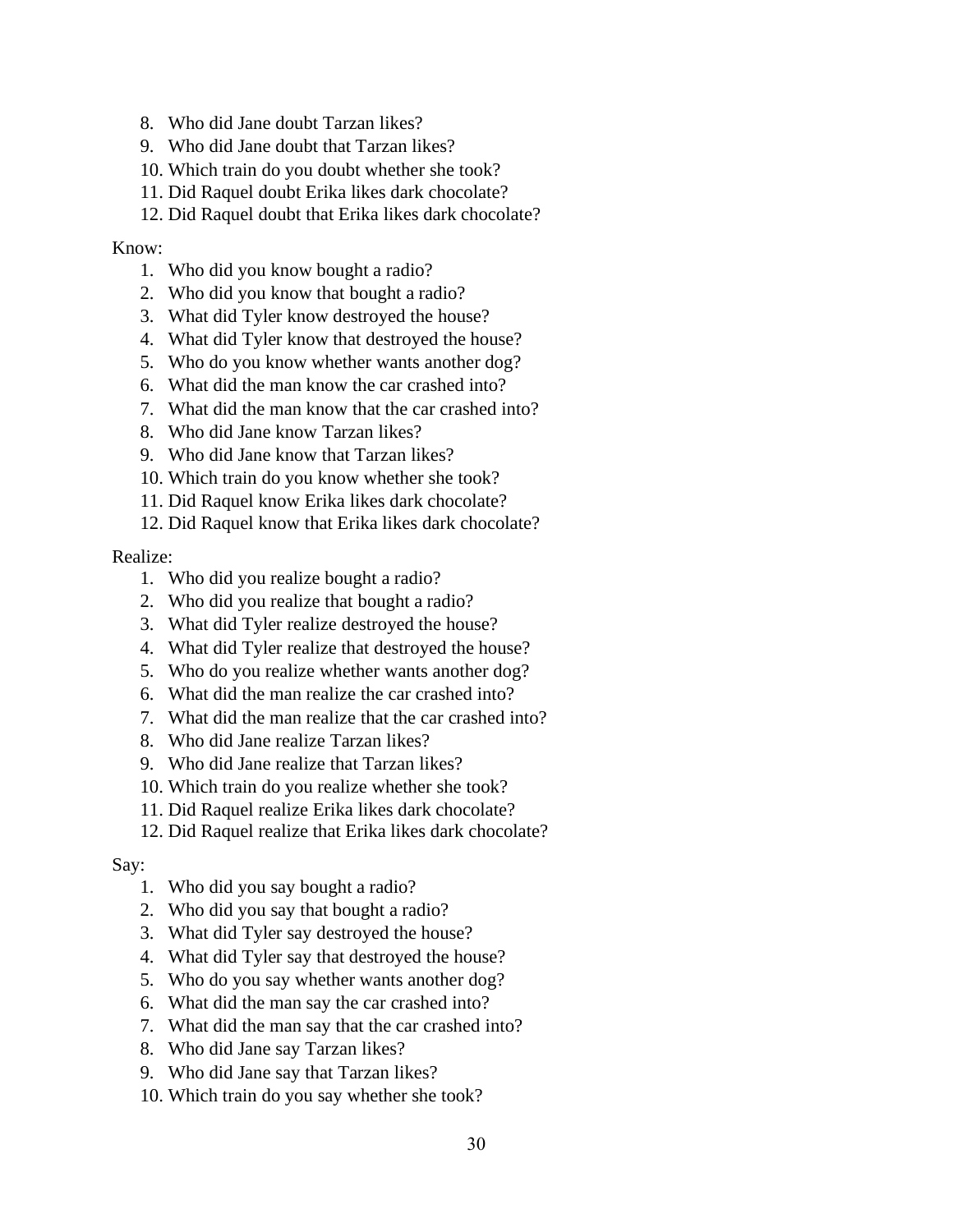- 11. Did Raquel say Erika likes dark chocolate?
- 12. Did Raquel say that Erika likes dark chocolate?

#### Think:

- 1. Who did you think bought a radio?
- 2. Who did you think that bought a radio?
- 3. What did Tyler think destroyed the house?
- 4. What did Tyler think that destroyed the house?
- 5. Who do you think whether wants another dog?
- 6. What did the man think the car crashed into?
- 7. What did the man think that the car crashed into?
- 8. Who did Jane think Tarzan likes?
- 9. Who did Jane think that Tarzan likes?
- 10. Which train do you think whether she took?
- 11. Did Raquel think Erika likes dark chocolate?
- 12. Did Raquel think that Erika likes dark chocolate?